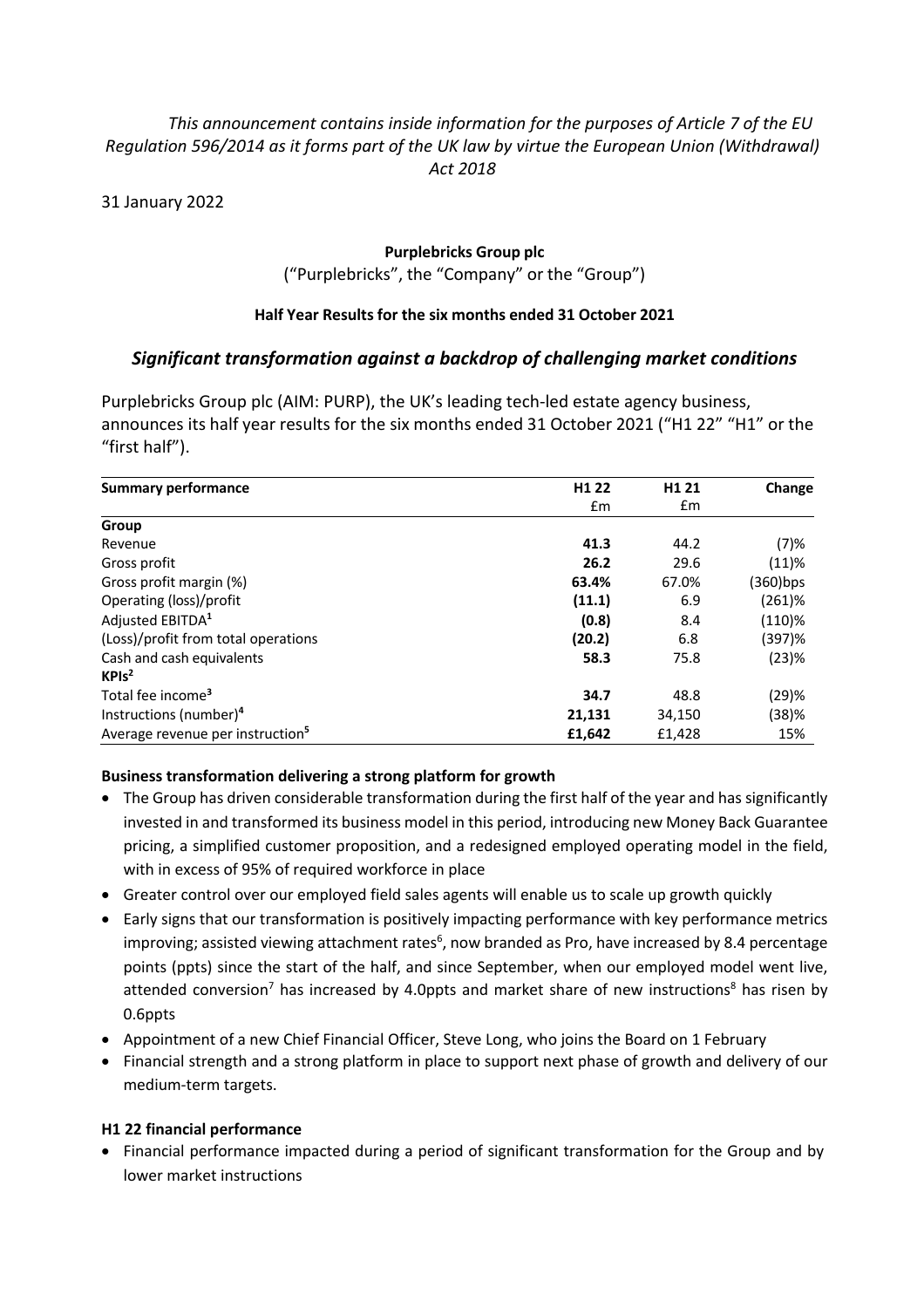- Instructions fell by 38% to 21,131 (H1 21: 34,150), but average revenue per instruction ('ARPI') increased by 15% to £1,642, driven by higher attachment rates, pricing optimisation and phasing of higher conveyancing income
- Total fee income decreased by 29% to £34.7m (H1 21: £48.8m), with the reduction partially offset by the increase in ARPI. Revenue was down 7% to £41.3m (H1 21: £44.2m), benefiting from revenue earned in the prior period
- Our market share of properties sold by volume was 3.9%<sup>9</sup>, down from 4.8% last year
- Adjusted EBITDA loss of £0.8m (H1 21: profit of £8.4m)
- Loss from total operations of £20.2m including a provision of £3.6m relating to potential claims arising from process issues within our lettings business, £2.7m relating to impairment of goodwill and other intangible assets in the lettings business, and a charge of £7.3m arising from derecognition of deferred tax assets in H1 22 (H1 21: profit of £6.8m, including £2.9m from discontinued Canadian operations)
- Cash and cash equivalents at 31 October 2021 of £58.3m (30 April 2021: £74.0m), reflecting trading activity and a number of one-off and non-recurring items.

### **Lettings**

- We have taken appropriate and swift actions to address the process issues that we became aware of within our lettings business in December
- We are very confident that all issues are being addressed and the business has stabilised
- The provision<sup>10</sup> of £3.6m is towards the lower end of our previous guidance.

### **Outlook**

Since the period-end, we have continued to see a significant imbalance between the strong demand for housing and a very limited supply of stock, which has driven house prices higher. Although housing supply has increased in January, we expect these market dynamics to continue through the second half of our financial year, which will continue to impact instructions and gross margins. In addition, the comparable performance will also be impacted by the expected increase in costs associated with our transition to a fully employed model.

Set against these market challenges, we are greatly encouraged by the positive signs we are seeing in our operational performance since we implemented our new operating model. We are confident that the steps we have taken to improve the business will drive a return to growth and market share gains in 2023.

### **Vic Darvey, CEO, commented**:

"The first half was undoubtedly challenging, with the implementation of a major change to our operating model coinciding with the UK property market experiencing a substantial fall in new instructions. This dynamic led to a disappointing financial performance but we are confident that we now have the right levers in place to drive a stronger financial performance going forward. Central to our business transformation, is our move to a fully employed workforce which we are confident will increase conversion rates, drive higher standards and improve customer outcomes. Early signs are encouraging with recent rises in conversion levels and market share gains.

"Our lettings business, while relatively small, has significant potential. We were disappointed by the process issues that we became aware of in our lettings business in December. These are being corrected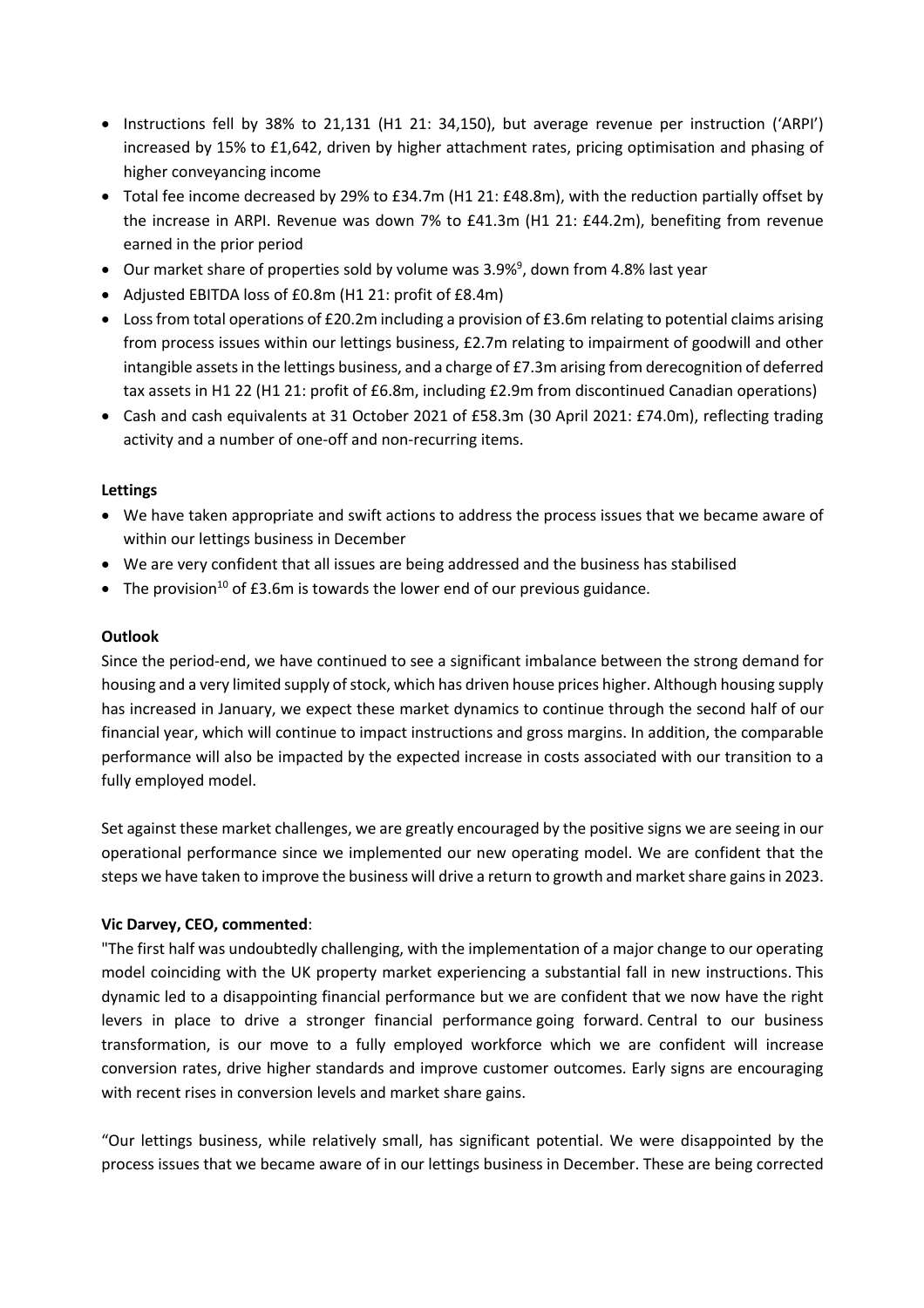and a root and branch review of the lettings business has been completed in relation to our processes and procedures.

"Looking ahead, the outlook for the housing market remains uncertain and we expect the constrained levels of sales supply to continue throughout the second half. The initial results from our operational improvements are very encouraging and there are early signs of improving market conditions during January, although we do not anticipate a meaningful financial benefit until FY 23."

#### Notes:

- <sup>1</sup> The underlying performance of the Group is monitored internally using a number of alternative performance measures ("APMs"), which are not defined within IFRS. Such measures should be considered alongside the equivalent IFRS measures. For full definitions and reconciliations of APMs, please refer to note 4. Adjusted EBITDA is defined as operating profit, adding back depreciation, amortisation, share-based payment charges / credits, results of associates and exceptional items.
- <sup>2</sup> As detailed in the financial review, there have been changes to four KPIs (Instructions, ARPI, Total Fee Income and Cost Per Instruction) in the prior year, while the names of these KPIs remain the same. The current and previous definitions and half on half movements under both methods are set out in the financial review.
- <sup>3</sup> Total fee income is a KPI used by management to track income from current activity levels. Total fee income is a non-IFRS measure and represents fees receivable for instructions and mortgage referrals and conveyancing fees due in relation to completed transactions. This definition has been amended since H1 21.
- <sup>4</sup> Instructions represents instructions net of refunds. This definition has been amended since H1 21.
- 5 Average revenue per instruction (ARPI) equates to total fee income, divided by instructions. This definition has been amended since H1 21. <sup>6</sup> Pro package attachment rate is the percentage of customers who select the higher priced instruction offering which includes assisted viewings and 3D Tours.
- $7$  Conversion is the percentage of customers who choose to instruct Purplebricks following a valuation appointment attended.

<sup>8</sup> Source: Rightmove.

9 Source: TwentyCi.

10 The basis of estimation for this provision is set out in note 3.5, together with the judgements, assumptions, and uncertainties the Board have considered.

#### **Results presentation and conference call**

Vic Darvey, Chief Executive Officer, and Helena Marston, Chief Operating Officer are streaming a prerecorded video presentation of results via webcast at 9.00am today followed by a live Q&A session for analysts and investors.

The video webcast link is via the webcast registration page and on the website. A replay will also be available on the Purplebricks website later today at http://www.purplebricksplc.com/investors/latest\_results

#### **For further information, please contact**

| <b>Purplebricks</b>                         |                            |
|---------------------------------------------|----------------------------|
| Vic Darvey, Chief Executive Officer         | +44 (0)20 7466 5000        |
| Fiona O'Nolan, Equitory, Investor Relations | investors@purplebricks.com |
| <b>Zeus Capital (NOMAD)</b>                 |                            |
| Daniel Harris, Nick Cowles                  | +44 (0) 20 3829 5000       |
| <b>Citi</b>                                 |                            |
| Stuart Field, Robert Farrington             | +44 (0)20 7986 4000        |

#### **Peel Hunt**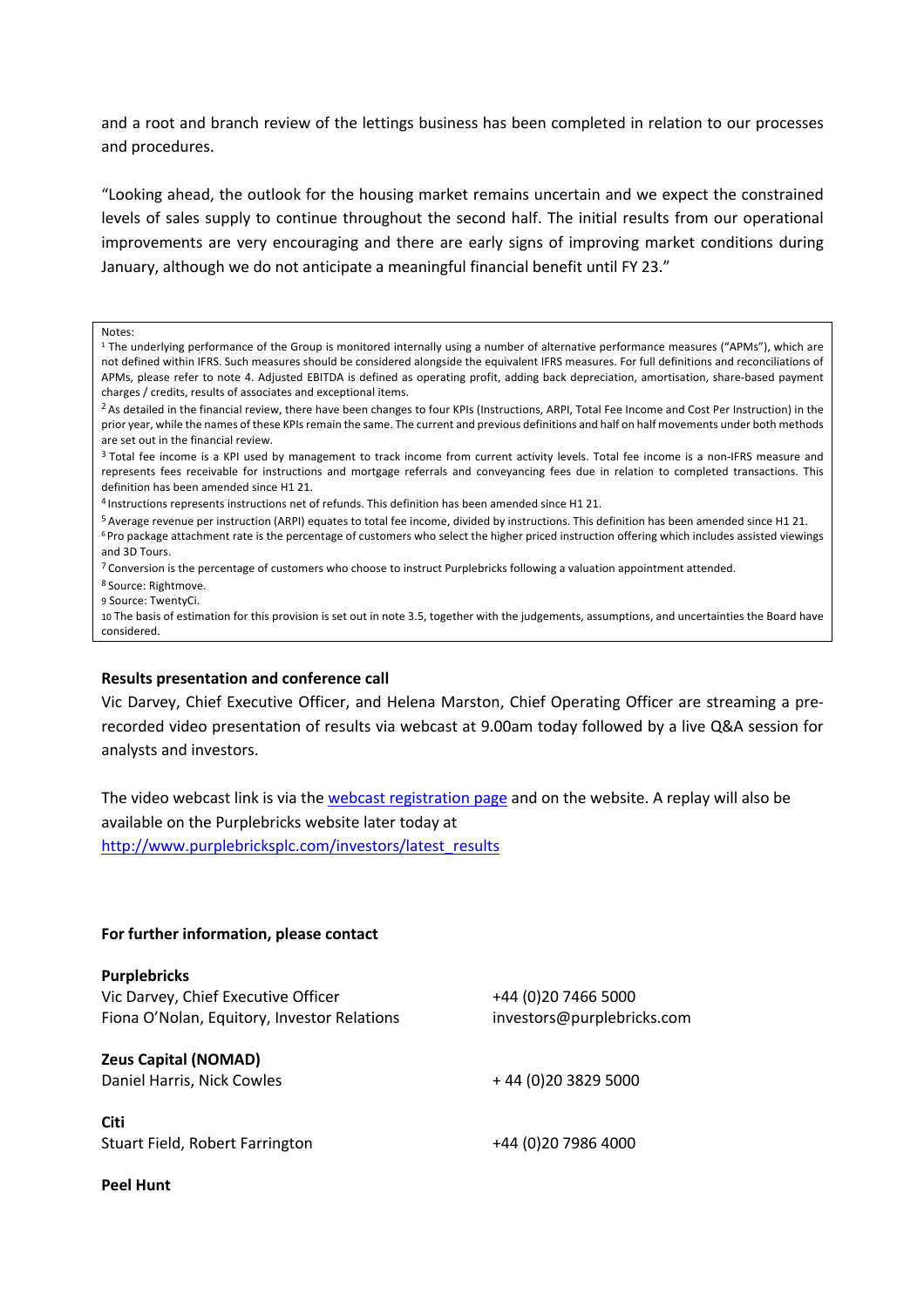| Dan Webster, George Sellar | +44 (0)20 7418 8900 |
|----------------------------|---------------------|
| <b>Engine MHP</b>          |                     |
| Peter Hewer                | +44 (0) 7709 326261 |
| Alan Tovey                 | +44 (0) 7833 437044 |
| <b>Charles Hirst</b>       | +44 (0) 7595 461231 |
|                            |                     |

### **Forward-looking statements**

This announcement includes statements that are, or may be considered to be, "forward-looking statements". By their nature, such statements involve risk and uncertainty since they relate to future events and circumstances. Results may, and often do, differ materially from forward-looking statements previously made. Any forward-looking statements in this announcement reflect management's view with respect to future events as at the date of this announcement. Except as required by law or by the AIM Rules of the London Stock Exchange, the Company undertakes no obligation to publicly revise any forward-looking statements in this announcement following any change in its expectations to reflect subsequent events or circumstances.

### **About Purplebricks**

Purplebricks is a leading tech-led estate agency business, based in the UK. Purplebricks combines highly experienced and professional Local Property Partners and innovative technology to help make the process of selling, buying or letting more convenient, transparent and cost effective. Purplebricks shares are traded on the London Stock Exchange AIM market.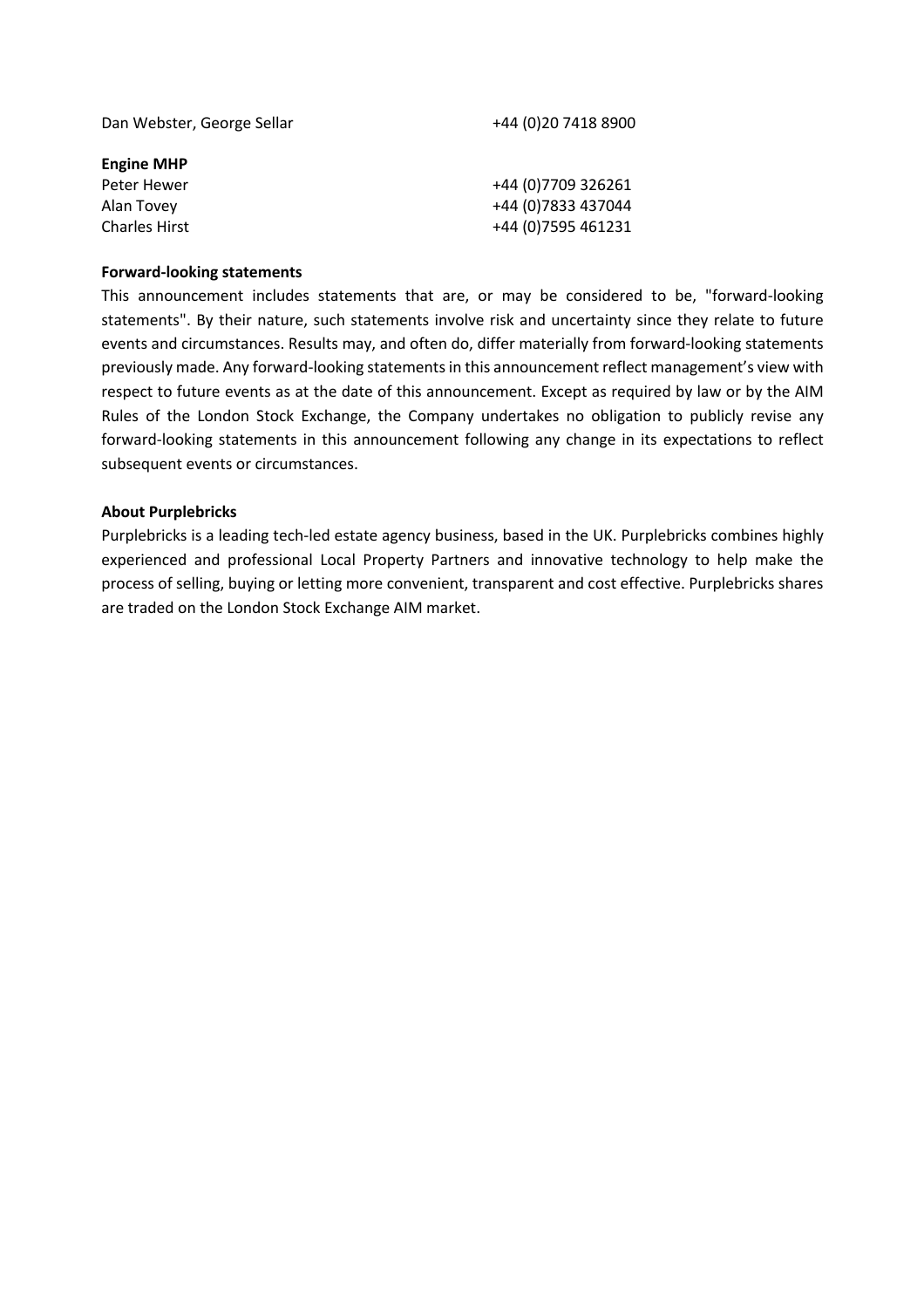### **Chief Executive's review**

## **Summary**

I am very proud of the transformation that we have driven this half year, in what has been a challenging market for instructions. The shortage in market supply, coupled with the disruption caused by changes to our operating model, resulted in us delivering a disappointing set of results for the half. Whilst demand in the housing market has been exceptionally strong since it re-opened after multiple lockdowns, supply has struggled to keep pace, creating an imbalance which has persisted longer than anticipated.

During the first half, we concentrated on accelerating our business transformation, including launching our Money Back Guarantee and a new simplified proposition – Classic and Pro. We also implemented a new operating model, transitioning all our field sales agents from self-employed to Purplebricks' employees, which positions us strongly for growth when market conditions improve.

We were very disappointed by the process issues we identified within our lettings business and have taken appropriate and swift actions to address these with our customers and to rectify the underlying business processes.

## **Market imbalance and business transformation impacted Group performance**

In the first half, new instructions coming to market were approximately  $23\%$ <sup>1</sup> below the comparative period last year, whilst sales completed have remained strong. This imbalance between supply and demand in the market, together with disruption caused from the implementation of our improved operating model, caused a reduction in Adjusted EBITDA to a loss of £0.8m, together with a decrease in cash generation compared with last year. We also made an operating loss in the half of £11.1m (H1 21: profit of £6.9m).

Our overall share of properties sold by volume was 3.9%, down from 4.8% in the prior period. Whilst our instructions fell by 38%, total fee income fell by 29% to £34.7m, highlighting the improvement in our average revenue per instruction (ARPI), which increased to £1,642, up 15% from £1,428 last year, reflecting the positive signs we are seeing from embedding our new operating model and the improvement in attachment rates.

### **Positive signs of progress following change of operating model**

Whilst we are very pleased with the impact that moving to a fully employed model is having, it did cause short-term disruption to our business and trading, resulting in Purplebricks underperforming the market during this period. This disruption was short-lived however, and since September we have started to see the benefit of our new operating model with an improvement in performance across a number of our leading KPIs. From the period September to December 2021, our conversion rate has improved by 4.0ppts, and we have regained some lost market share, with share of new instructions improving by 0.6ppts, a lead indicator metric on our ability to convert valuation opportunities into instructions. Launched as Pro Package in July, our assisted viewings attachment rates have increased by 8.4ppts since May. Whilst it is still early to predict our performance for the second half, we are encouraged by the impact of our change in operating model. We now have much greater alignment between the aspirations

<sup>&</sup>lt;sup>1</sup> Source: Rightmove.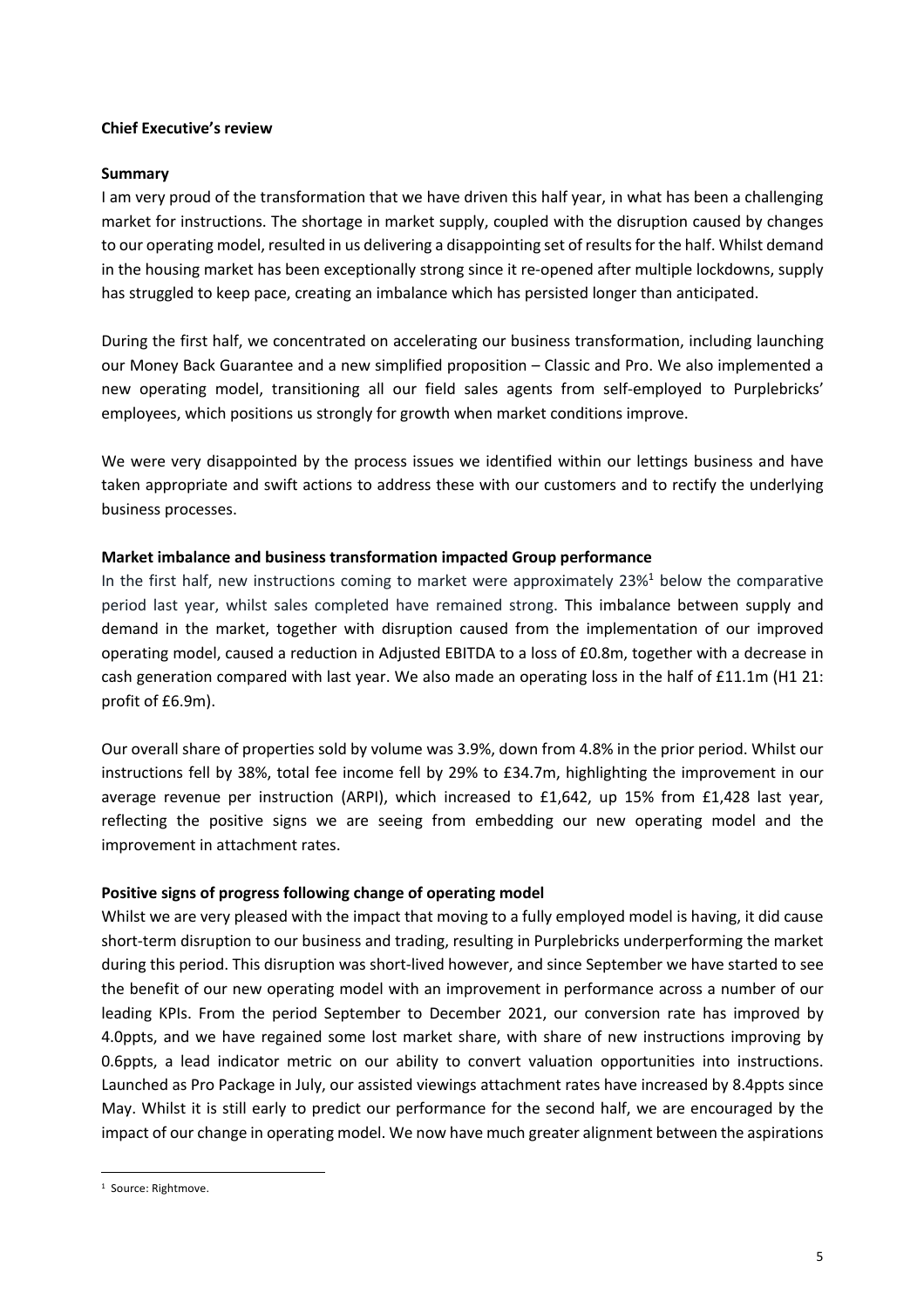of Purplebricks and our field workforce and it is enabling us to deliver a far more consistent service to our customers. Our employees are more incentivised than ever before through our uncapped commission structure to self-generate business, to sell mortgages and conveyancing services and to engage with customers throughout the whole house purchasing process, all of which we believe will enable us to return to market share growth.

### **Making every home move amazing**

We are committed to making every home move amazing and in our full year results in July, we set out our strategy to achieve this. We have made excellent progress in transitioning to our new operating model and we summarise below the key achievements we have made for each of the following three pillars:

- Win more customers by evolving our pricing and proposition
- Empower our people by enabling them to be their best every day
- Create the best home moving experience by redefining the end-to end customer journey

## **Win more customers**

In order to fulfil our medium-term ambitions and to be the go-to place to buy, sell or let your home, we considered ways to evolve our proposition, which resulted in us implementing new pricing models and introducing new proposition bundles to help us expand our target market.

Following successful pricing trials earlier in the half, we launched the Money Back Guarantee nationally and are seeing encouraging results with conversion rates increasing 4.0ppts since September.

The introduction of our new simplified proposition, Classic and Pro, has resonated well with the market, with a consistent and sustained increase in the take-up of our Pro Package each month since launch. This has resulted in attachment rates of our assisted viewings (Pro Package) increasing by 8.4ppts since May as consumers start to embrace the importance of enhanced listings and 3D Tours.

We continue to have a high level of confidence in these pricing and proposition changes and are very excited about the growth opportunities these new initiatives will drive over the next few years.

## **Empower our people**

We have significantly transformed our operating model, moving to an employed workforce in the field which offers our employees much greater security and stability. Our new operating model enables us to deliver a much more consistent service for our customers and also createsthe most compelling employee value proposition in the industry, attracting the best agents across the category looking to combine the flexibility of working from home with the opportunity to earn uncapped commission. We already have in excess of 95% of our required sales workforce in place and applications to join Purplebricks are higher than ever, with over 4,500 applications from the High Street received since September.

We have re-designed our field and support functions, grouping together the right capabilities in the right places, to enable our field to focus on valuing and listing houses and ensuring a successful outcome for our customers. New training in the PB Way and ongoing performance management is starting to yield results across our key performance metrics.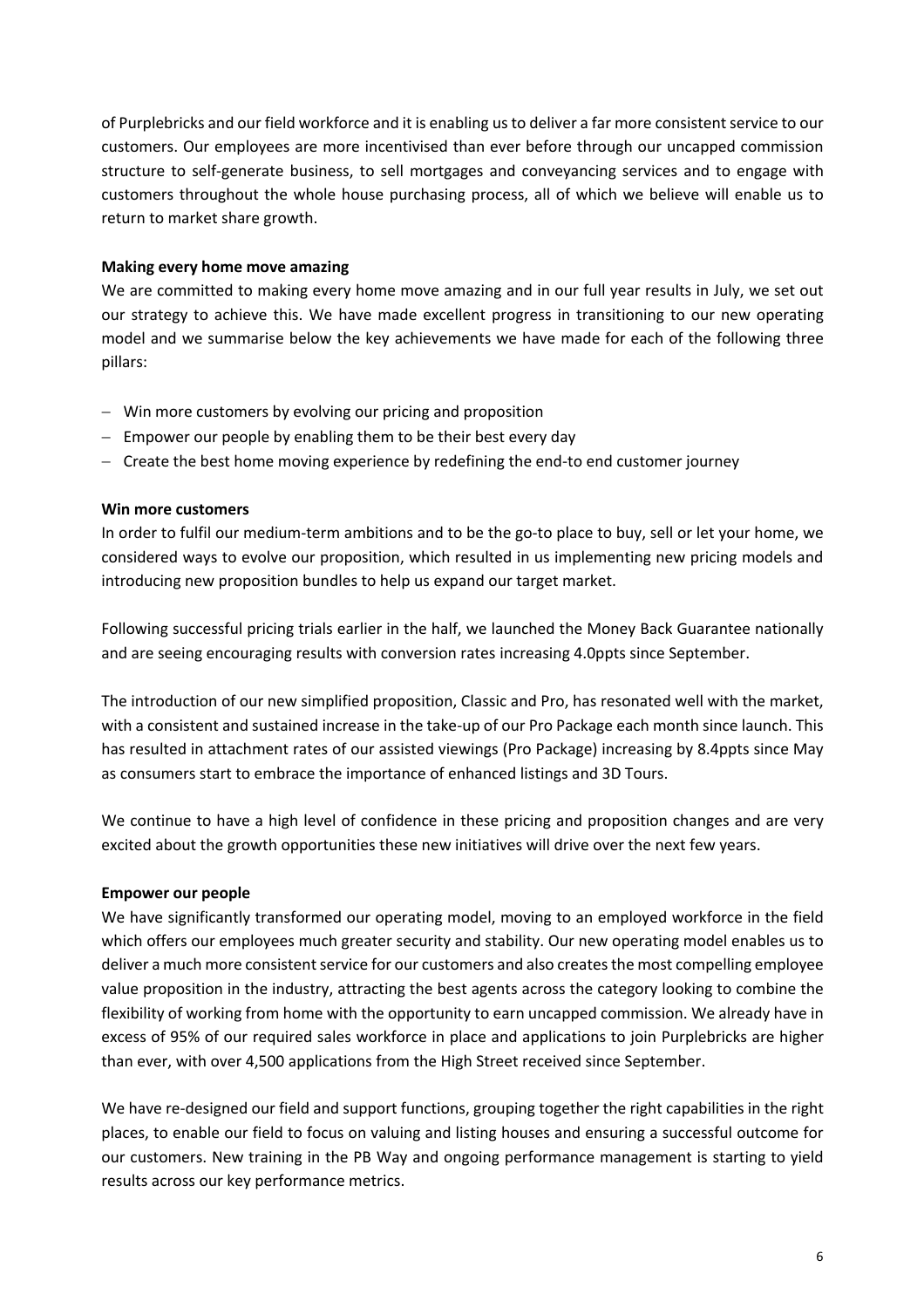### **Create the best home moving experience**

We increased our investment in technology in the half to make it easier for customers to do business with us and to improve the digital experience for our agents. Our digital vision is to build a fast, simple, transparent and intelligent end-to-end moving experience.

We continue to drive a step change in our customer experience with the introduction of professional photography and floorplans on all properties as standard, as well as virtual valuations and 3D Tours.

In the first six months, we have redesigned our web and mobile apps, improved our customer messaging capabilities, built a new digital journey for customers to manage the progression of listing through to completion, and introduced automated anti-money laundering processes using facial recognition.

We also focused on improving the digital experience for our agents; we implemented a new smart mobile app allowing instant communication with customers, optimised advert creation, and introduced automated pricing tools for our valuation and instruction process. Each of these allows our agents to concentrate on what they do best – selling homes.

### **Lettings update**

During an internal review, the Company became aware of process issues in how it has been communicating with tenants on behalf of landlords in relation to the registration of tenancy deposits. In response, the Board has sought independent third-party assurance in relation to the end-to-end process and controls in the lettings business, including compliance with applicable laws and regulations. This has included forensic analysis of the processes to identify current risks, errors or failings in the end-to-end processes and recommended areas for improvement.

The Board has discussed the findings and agreed a number of process and control enhancements, including in the processes around timely registration of deposits, provision of prescribed information and other information to tenants. The execution of these actions, including a review of the Group's broader process, control and governance arrangements will be led by the CEO and overseen by the Audit Committee, including third-party assurance to confirm that they have been implemented and are operating effectively.

A provision of £3.6m for potential future claims which could arise under the Housing Act 2004 has been made in these interim financial statements. The Board has challenged and debated the process, key judgements and assumptions associated with the provision and is satisfied that it is appropriate.

### **Board change**

Steve Long joins the Group as Chief Financial Officer and the Board, effective from 1 February following the departure of Andy Botha in October. Steve has excellent experience in leading companies through strategic change and in execution and effective delivery of all aspects of the financial management of a company. We would like to thank Andy for his contribution during a very challenging year and we look forward to Steve joining the Board.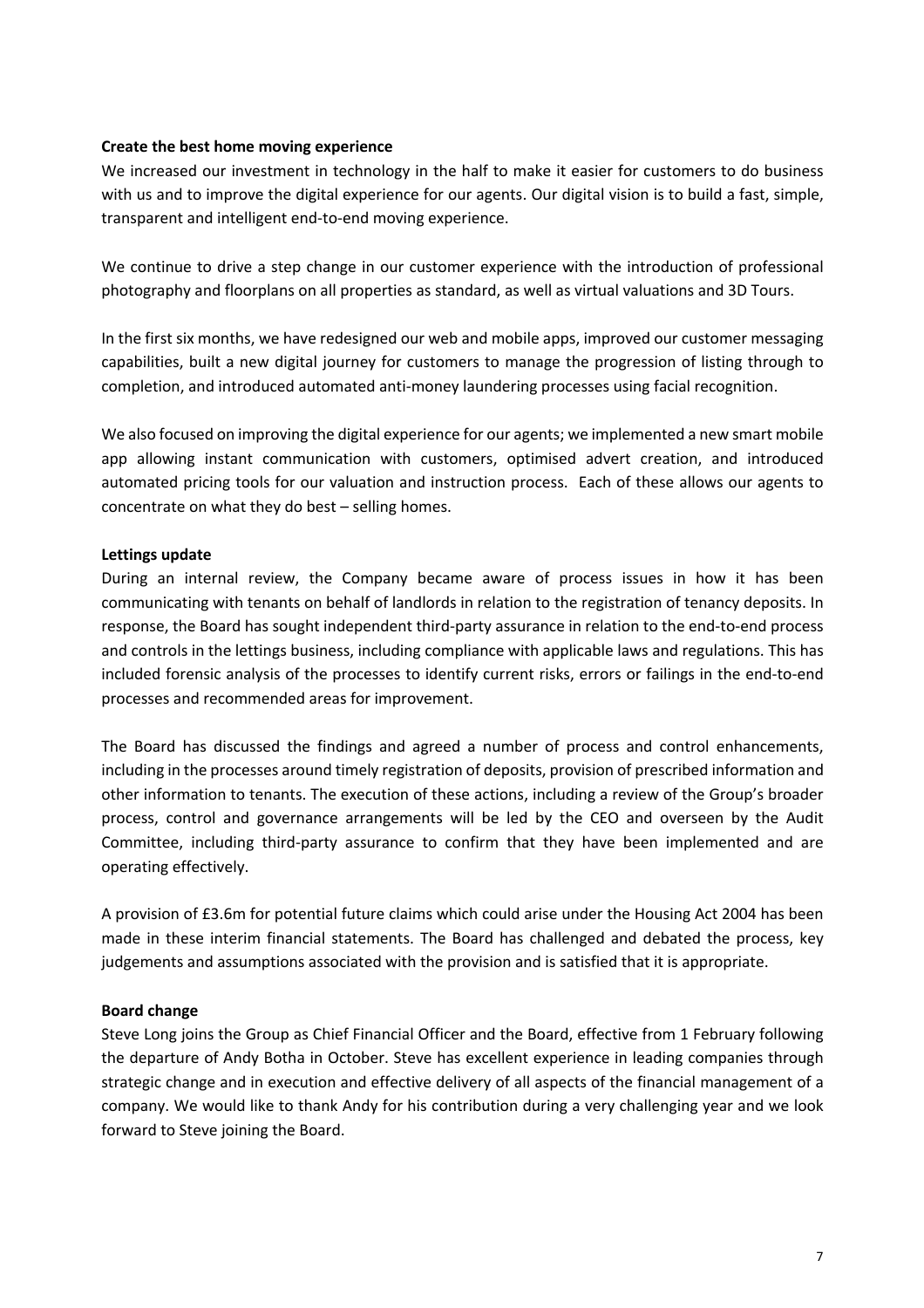### **Summary**

The Group has driven considerable transformation over the first six months and we are confident that the business is positioned strongly for growth when the market improves.

Whilst it is still early days, we are encouraged by the results of our transformation programme and we have seen an improvement in performance across all areas of our sales business. Our move to employment is a significant step forward for us as an organisation and we are confident that these early positive signs will materialise into longer-term positive results for the Company.

## **Financial results**

### **Summary**

During H1 22 we executed significant transformation across the business, investing in our operating model, our largest marketing campaign in 5 years and our digital strategy. However, we experienced weaker market conditions, with new market supply significantly reduced, which led to a disappointing financial performance compared with H1 21. Revenue and gross profit are down vs. H1 last year as a result of lower instructions but we continue to see positive trends in average revenue per instruction which is now at historic high levels. Cash has decreased as a result of funding our strategic transformation activity and a number of non-recurring items in H1 but the balance sheet remains strong, and able to support our plans for future growth.

| For the six months ended 31 October | Group   | Group   | Group     | UK      | UK      | UK.      |
|-------------------------------------|---------|---------|-----------|---------|---------|----------|
|                                     | H1 2022 | H1 2021 | Change    | H1 2022 | H1 2021 | Change   |
|                                     | £m      | Em      | %         | £m      | £m      | %        |
| <b>Revenue</b>                      | 41.3    | 44.2    | (7)%      | 41.3    | 44.2    | (7)%     |
| Cost of sales                       | (15.1)  | (14.6)  | 3%        | (15.1)  | (14.6)  | 3%       |
| <b>Gross profit</b>                 | 26.2    | 29.6    | (11)%     | 26.2    | 29.6    | (11)%    |
| Gross profit margin (%)             | 63.4%   | 67.0%   | (360)bps  | 63.4%   | 67.0%   | (360)bps |
| Adjusted operating costs            | (12.5)  | (12.9)  | (3)%      | (12.5)  | (12.9)  | (3)%     |
| Marketing costs                     | (14.5)  | (9.0)   | 61%       | (14.5)  | (9.0)   | 61%      |
| Net other income                    |         | 0.7     | n/a       |         | 0.7     | n/a      |
| <b>Adjusted EBITDA</b>              | (0.8)   | 8.4     | (110)%    | (0.8)   | 8.4     | (110)%   |
| Depreciation and amortisation       | (1.6)   | (1.6)   | $-%$      | (1.6)   | (1.3)   | 23%      |
| Share-based payment credit          | 1.1     | 1.9     | (42)%     | 1.1     | 1.9     | (42)%    |
| <b>Exceptional operating costs</b>  | (8.3)   | (1.7)   | 388%      | (5.6)   | (1.7)   | 229%     |
| Share of results of associate       | (1.5)   | (0.1)   | n/a       |         |         |          |
| <b>Operating (loss)/profit</b>      | (11.1)  | 6.9     | $(261)$ % | (6.9)   | 7.3     | (195)%   |

## *Key Performance Indicators (KPIs)*

As previously communicated, at FY 21 year-end we took the opportunity to redefine four of our KPIs in order to present a view of the results of the Group which is more transparent and more closely related to current levels of activity, and which will assist users with their understanding of the underlying performance of the business.

Since FY 21 year end, we use "instructions" to refer to instructions net of refunds pre-publication, that is, those instructions which generate revenue. The definition of "total fee income" was amended at FY 21 year end and includes fees receivable in respect of instructions and ancillary products, rather than only including these amounts at publication. These changes connect the three KPIs together for the first time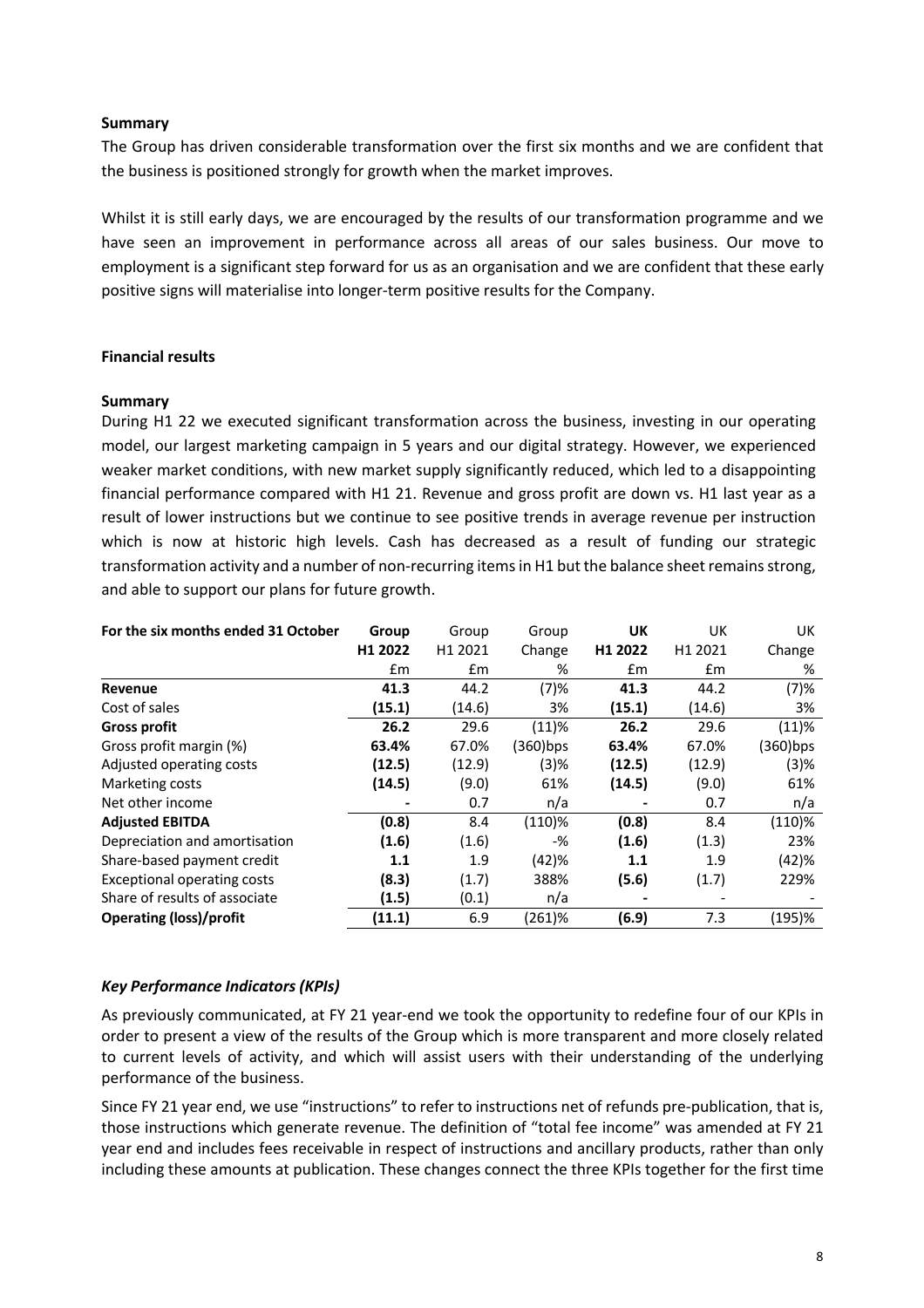by allowing "total fee income" to be divided by "instructions" in order to derive average revenue per instruction ("ARPI"). Total fee income does not include any provision for refunds which may become due under the Group's Money Back Guarantee product.

Cost per instruction ("CPI") is now calculated as marketing costs divided by "instructions". Previously, this metric was calculated as marketing costs divided by instructions won, gross of refunds. The change in definition is to show the effectiveness of marketing spend in leading to revenue-generating instructions.

The tables below set out these changes in more detail, together with H1 22 and H1 21 amounts for both the new and redefined measures:

| <b>KPI</b>          | <b>Definition</b>                                                                                                                                          | H <sub>1</sub> 22 | H1 21  | Change |
|---------------------|------------------------------------------------------------------------------------------------------------------------------------------------------------|-------------------|--------|--------|
| Instructions        | Number of instructions won in the period, net of the<br>number of instructions refunded in the period                                                      | 21,131            | 34.150 | (38)%  |
| Total fee<br>income | Fees receivable in respect of instructions (as defined above)<br>and mortgage referrals, and conveyancing fees due in<br>respect of completed transactions | £34.7m            | £48.8m | (29)%  |
| <b>ARPI</b>         | Total fee income divided by the number of instructions in<br>the period                                                                                    | £1.642            | £1.428 | 15%    |
| <b>CPI</b>          | Marketing costs divided by the number of instructions in<br>the period                                                                                     | £686              | £264   | 160%   |

## *KPIs introduced for FY 21 and going forward*

### *KPIs in use at H1 21 and previously reported*

| <b>KPI</b>          | Definition                                                                                                                                        | H <sub>1</sub> 22 | H1 21  | Change |
|---------------------|---------------------------------------------------------------------------------------------------------------------------------------------------|-------------------|--------|--------|
| Instructions        | Gross number of instructions won in the period                                                                                                    | 21.984            | 35,387 | (38)%  |
| Total fee<br>income | Fees receivable for published instructions, lettings and<br>mortgage referrals, and conveyancing fees due in respect of<br>completed transactions | £40.0m            | £49.1m | (19)%  |
| <b>ARPI</b>         | Total fee income excluding lettings, divided by the number<br>of published instructions in the period                                             | £1.750            | £1.392 | 26%    |
| <b>CPI</b>          | Marketing costs divided by the number of instructions won<br>in the period                                                                        | £660              | f254   | 160%   |

### *Revenue*

As a result of the challenging market conditions, we saw a 38% decrease in the number of instructions to 21,131. This was partly offset however by a 15% increase in the average revenue per instruction (ARPI) to £1,642 (H1 21: £1,428) (see definition above), driven by higher uptake of our Assisted Viewing product following the introduction of Classic and Pro packages, increased uptake of other ancillary products and price optimisation initiatives.

Total fee income, representing the fees receivable in respect of instructions and mortgage referrals, and conveyancing fees due in respect of completed transactions, was down 29% year on year at £34.7m (H1 21: £48.8m). This measure does not include lettings revenue, which was down 9% year on year at £3.0m (H1 21: £3.3m).

We recognise our instruction revenues over the expected service period during which we provide services to customers. In a market where instructions are decreasing, as we saw in H1 22, we would expect to defer a lower amount of revenue into future service periods than we are releasing from previous months.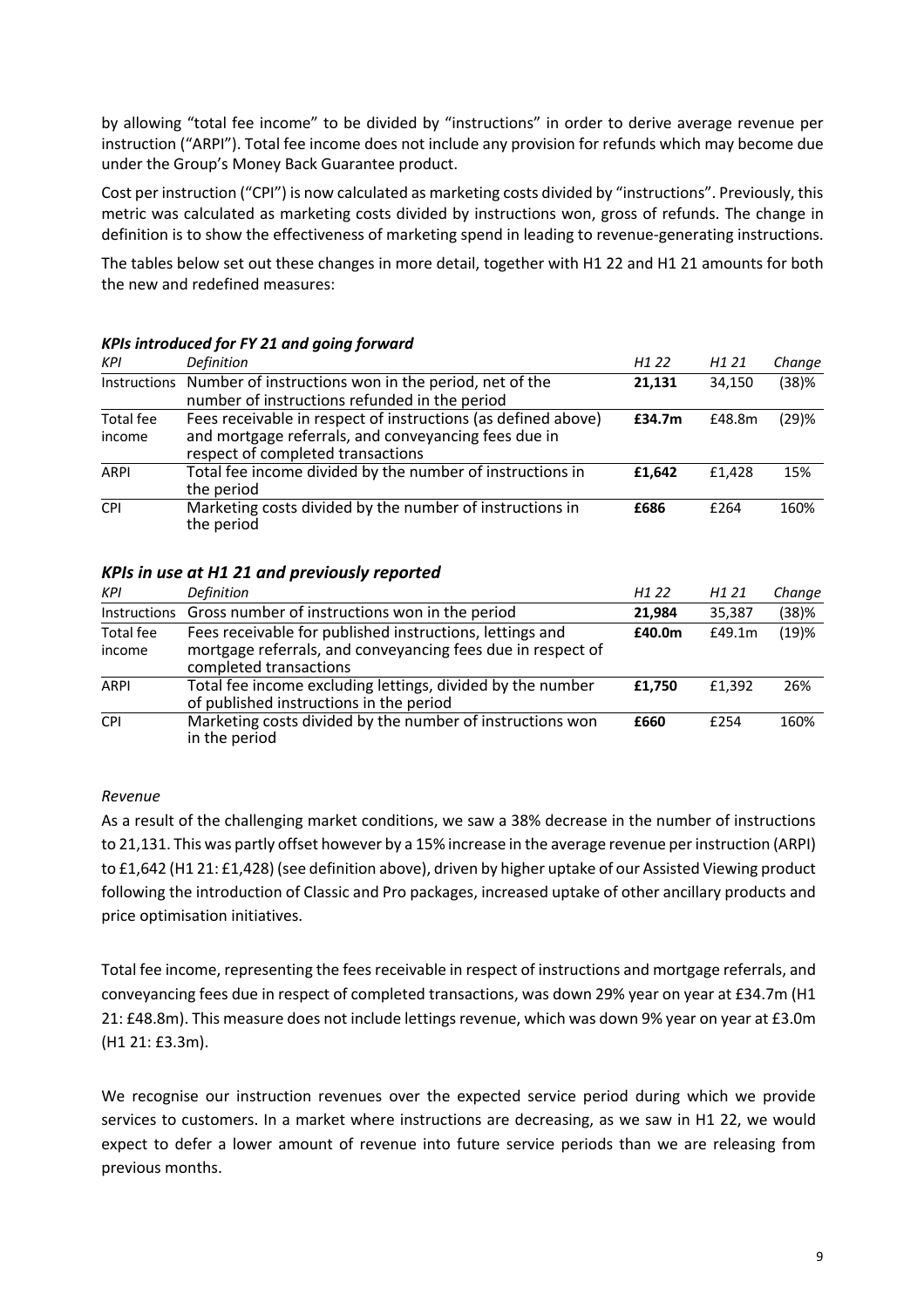Looking back to this time last year, with Covid-19 continuing to impact on the market, there was higher than usual uncertainty regarding the timing and profile of recovery of the UK housing market. As a result, the service period at 31 October 2020 was forecast to be somewhat higher than usual. By 30 April 2021, we estimated that the service period had returned to a level in line with historical experience.

Based on current market trends, particularly the high levels of demand in the market which are leading to quicker than usual offers to purchase, we have estimated the future service period in respect of instructions on hand at 31 October 2021 to be approximately 3% shorter than at FY 21 year end.

This change in estimate, combined with reduced activity levels, has led to a deferred income balance at 31 October 2021 which is £4.6m lower than at 30 April 2021.

At H1 22, the group holds a refund liability for the first time, in respect of instructions which are eligible for the Group's Money Back Guarantee product, which was launched on a trial basis in May 2021 and nationwide in July 2021. The liability of £0.5m is presented separately within the statement of financial position. This liability has been estimated using historical data since MBG launch, and also using longer term historical data, as well as management's view of current and expected market conditions, particularly around demand and its effect on offers to purchase. As instructions only become eligible for refund a minimum of 10 months post instruction, no payments under the MBG are expected until March 2022.

Revenue of £41.3m was down 7% in the half year (H1 21: £44.2m). H1 22 revenue reflects a decrease in deferred revenue since year end of £4.6m, in line with reducing instruction volumes, and a provision for Money Back Guarantee refund liabilities of £0.5m.

### *Gross profit margin*

Our gross profit margin was down 360bps at 63.4% (H1 21: 67.0%), with gross profit of £26.2m, down 11% (H1 21: £29.6m).

Up to 31 August 2021, the majority of cost of sales was represented by commissions paid to selfemployed Local Property Experts (LPEs). Since our change to an employed sales field model in September 2021, the majority of cost of sales has been made up of salary and commissions payable.

Given the lower levels of activity in H1 22, the fixed element of cost of sales since September 2021 has led to a lower overall gross margin percentage and in future periods of lower performance, we would expect gross profit to be diluted but in periods of higher performance the opposite is true.

## *Adjusted operating costs*

Adjusted operating costs (see definition in note 4) decreased by 3% to £12.5m (H1 21: £12.9m) with additional investment to support the move to an employed model more than offset by higher capitalisation rate (H1 vs. H1) of our Digital teams due to increased focus on value adding activity.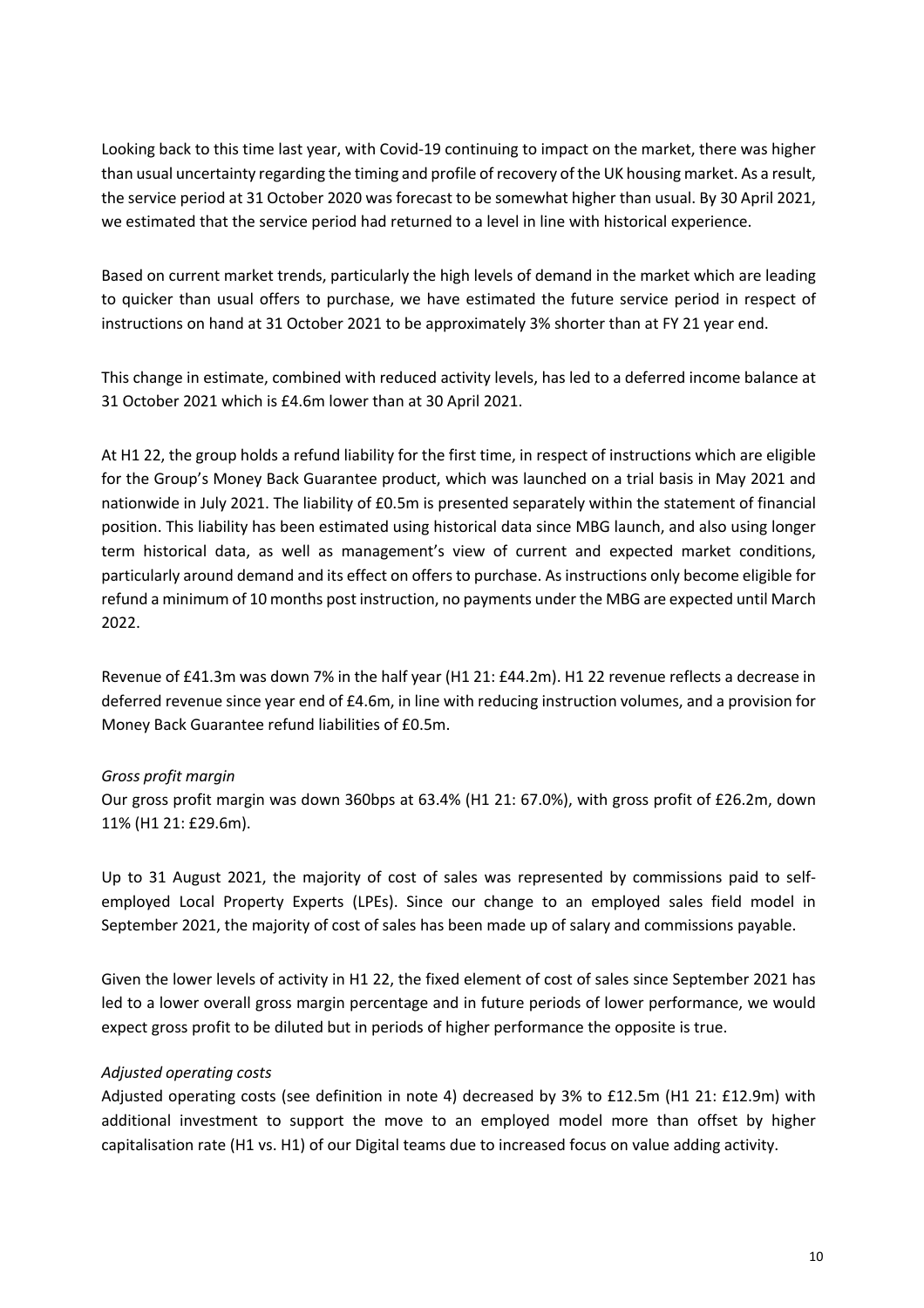## *Marketing costs*

Marketing costs increased significantly by 61% to £14.5m (H1 21: £9.0m), reflecting lower investment in brand marketing in H1 21 and the launch of our significant new SOLD campaign in September in H1 22, which has involved significant media spend. Cost per instruction (CPI) was £686, significantly up from £264 in H1 21. We expect H2 22 marketing spend to materially reduce following this period of investment.

## *Adjusted EBITDA*

Adjusted EBITDA (see definition in note 4) was a loss of £0.8m (H1 21: profit of £8.4m). This result reflects lower activity levels, and significant investments in marketing as described above.

## *Depreciation and amortisation*

Depreciation and amortisation was £1.6m (H1 21: £1.6m), reflecting continuing investment in technology. In the prior year, amortisation arising on consolidation of £0.3m represented charges in respect of intangibles relating to the historical acquisition of the BFL lettings business, which have now been impaired in full as described below.

## *Share-based payments*

Share-based payment arrangements gave rise to a credit in the half year of £1.1m, primarily arising from the lapse of options held by LPE companies on the move to an employed model. The credit in respect of employee arrangements resulted from re-assessments of vesting conditions. H1 21 saw a credit of £1.9m, which arose from the reversal of charges taken in previous years as options held by leavers lapsed on their leaving the business.

## *Exceptional items*

Exceptional items include amounts that management believes are necessary to present separately in order to show a more comparable view of the underlying performance of the business.

Exceptional costs in H1 22 amounted to £8.3m (H1 21: £1.7m). £2.0m of this amount represented costs in respect of the move to an employed sales field model, including retention payments, exit payments and consultancy costs. A charge of £3.6m represents a provision for potential future claims which could arise under the Housing Act 2004, and a charge of £2.7m arising from impairment of goodwill and other intangible assets relating to the lettings business.

In the prior year, the exceptional amount reflected costs of supporting the network of independent LPEs in response to the Covid-19 pandemic of £0.9m and costs of a fundamental restructure of certain support functions of £0.8m. The aggregate costs of each of these items is significant in the relevant period.

## *Operating loss and loss for the period*

Overall, the Group made an operating loss of £11.1m (H1 21: profit of £6.9m), including our share of losses of an associate of £1.5m (H1 21: £0.1m). The Group's total loss for the half year was £20.2m (H1 21: profit of £6.8m, which included a profit of £2.9m reflecting the results of, and profit on disposal of, the Canadian business which was sold in July 2020, and which was presented within the discontinued operations line in the income statement).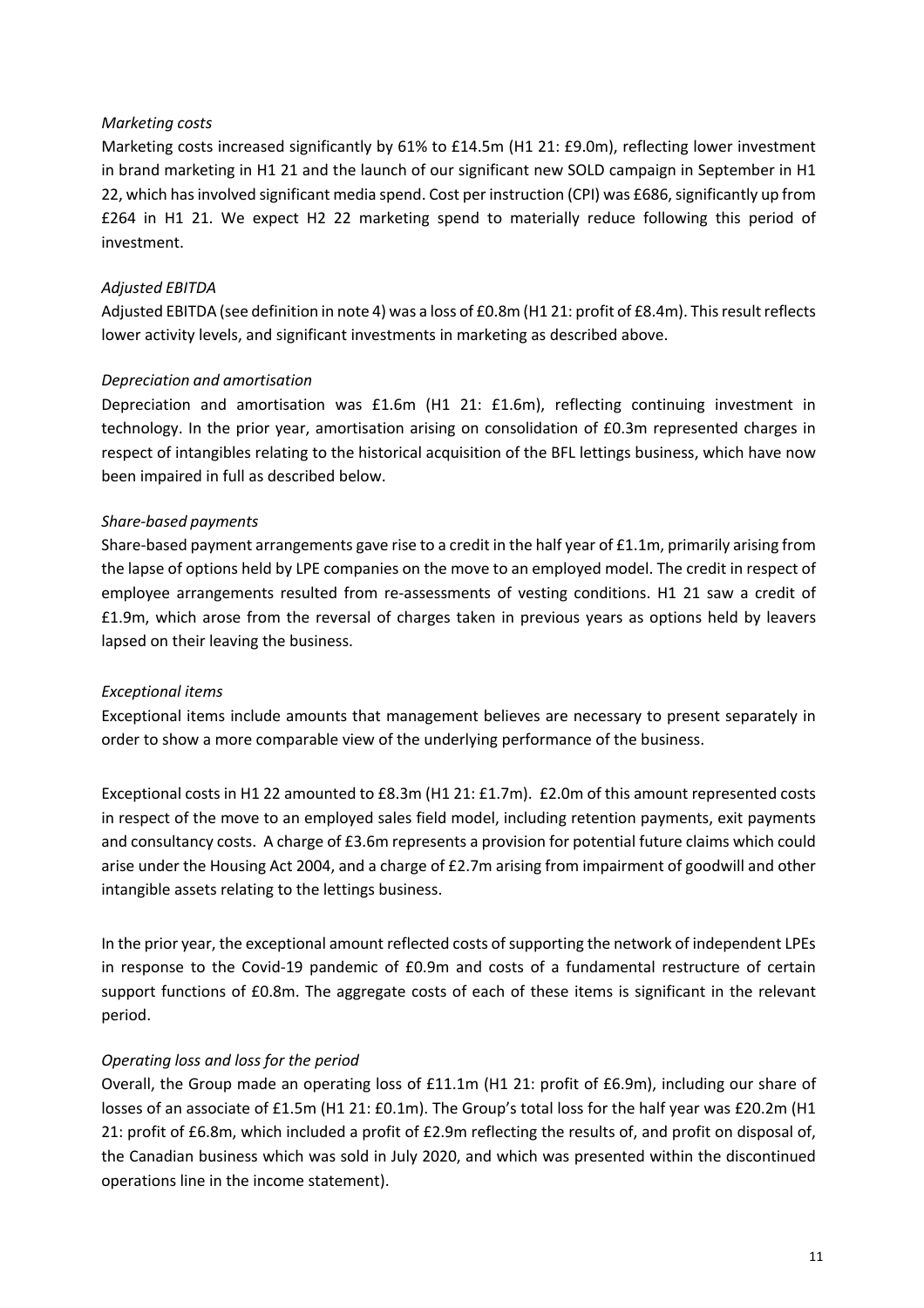## *Tax*

A tax charge of £7.3m for the six-month period (H1 21: £0.4m) represents the decision to derecognise in full deferred tax assets, primarily in relation to brought forward losses, in light of current year losses.

## *Cash, working capital and statement of financial position*

Cash and cash equivalents (which are presented as a single class of asset on the face of the Statement of Financial Position) comprise cash at bank and other short-term highly liquid investments with a maturity of three months or less.

H1 22 saw a significant total cash outflow of £15.7m (H1 21: inflow of £44.8m). This reflected both the challenging trading conditions experienced in H1 22 and a number of one-off factors, including £1.0m in respect of repayment of UK Coronavirus Job Retention Scheme (CJRS) receipts which were accrued for at 30 April 2021, and £1.9m of exceptional costs related to the move to an employed sales field force. Working capital effects including timing of VAT payments also contributed to the total outflow. We expect the cash outflow to reduce in H2 and to reflect the underlying performance of the business.

Operating cash flow, which represents cash generated from or consumed by operations, before capital expenditure and financing was an outflow of £13.1m (H1 21: inflow of £13.6m).

Net cash outflow from investing activities of £2.4m represented investments in fixed assets, including in relation to hardware provided to the employed sales field force, and in relation to technology projects. In H1 21, an inflow of £31.5m was inclusive of a £32.4m net cash receipt on disposal of the Canadian business in July 2020.

## **Going concern**

As stated in note 2.2 to the condensed financial statements, the Directors are satisfied that the Group has sufficient resources to continue in operation for the foreseeable future, a period of not less than 12 months from the date of this report. Accordingly, they continue to adopt the going concern basis in preparing the condensed financial statements.

## **Estimates and judgements**

In preparing the condensed consolidated financial statements, the Directors have approached the areas of critical accounting estimate and judgement as described on pages 93-95 of the Annual Report 2021 which is available at https://www.purplebricksplc.com/investors/results-reports-presentations/. The approach to these areas in these condensed consolidated financial statements is in line with that taken at 30 April 2021, except that new critical accounting estimates in respect of the carrying value of the Group's investment in its associate Homeday and in respect of the provision for legal claims in relation to potential future claims which could arise under the Housing Act 2004 in respect of registration of tenancy deposits have been added. See note 3 for further detail. We also provide in note 3 an update to the key estimate taken over the length of the service period used for recognition of instructions revenue, based on our assessment of the economic conditions as at 31 October 2021.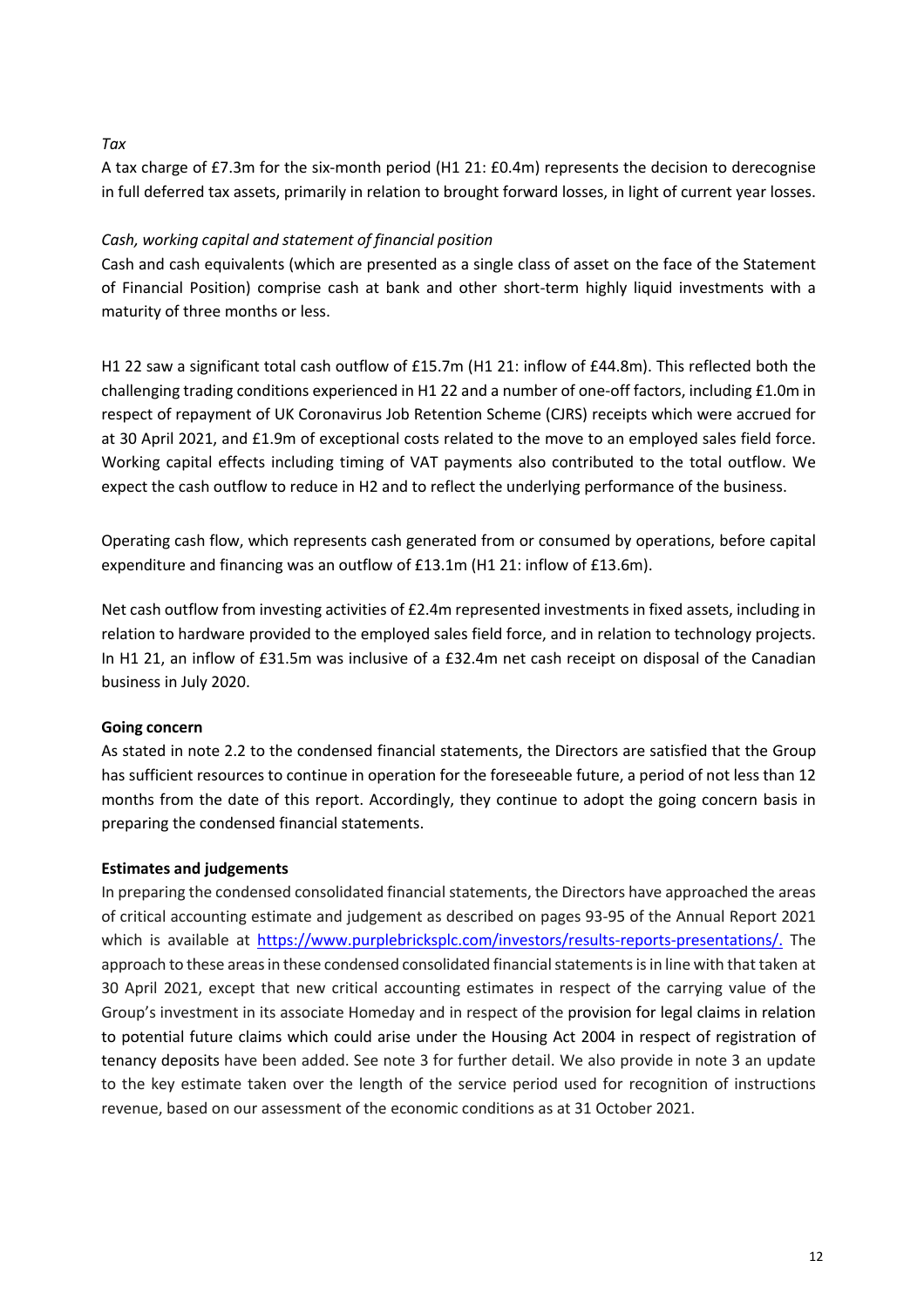## **Principal risks and uncertainties**

The principal risks and uncertainties are set out in the 2021 Annual Report. We have considered the implications of the lettings issues discussed above and remain of the view that these remain valid at the date of this report. A detailed explanation of the risks summarised below, and how the Group seeks to mitigate the risks, can be found on pages 40 to 43 of the Annual Report 2021 which is available at https://www.purplebricksplc.com/investors/results-reports-presentations/

In summary, these include:

- Macro-economic conditions, including the impact of Covid-19 and Brexit on the UK housing market;
- Competition, from both traditional agents and other disruptive models;
- Brand reputation, including the impact of field performance and other actions of the Group;
- People, i.e. attracting, retaining, training and developing the right agents and other staff;
- Compliance with laws and regulations, as the Group operates in a sector with significant and evolving requirements in this area;
- Business model, including self-employed agents within the lettings operation;
- Cyber security and protection of data, including proper protection and use of customer data; and
- Financial control environment, including controls over both loss of assets including cash, and over effective financial decision-making.

## **Statement of Directors' responsibilities**

The Directors confirm that to the best of their knowledge this condensed set of financial statements has been prepared in accordance with IAS 34 Interim Financial Reporting and that the Half Year Management Report includes a fair review of the information.

Signed on behalf of the Board by:

**Vic Darvey** Chief Executive Officer

30 January 2022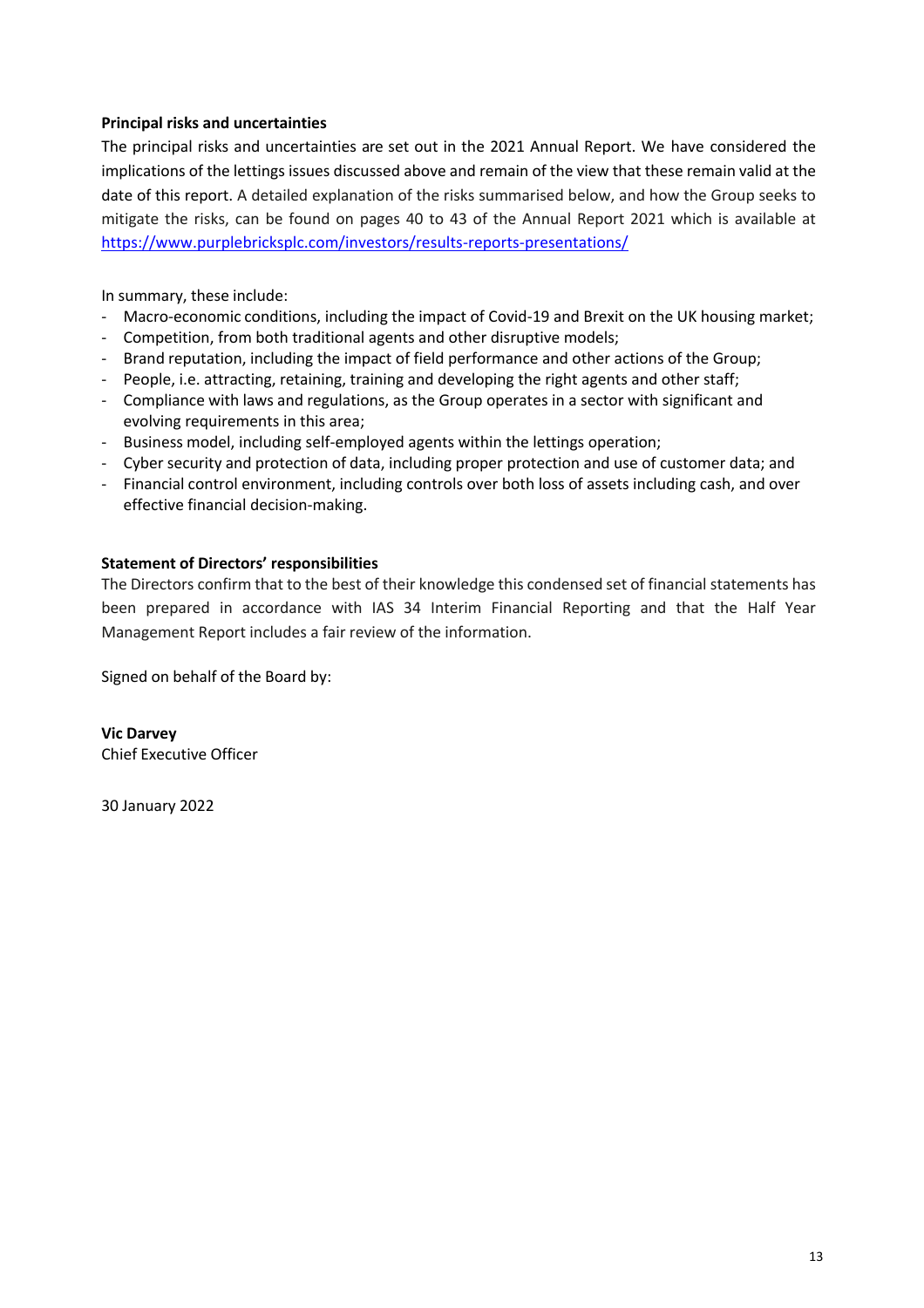# **Condensed consolidated statement of comprehensive income for the six months ended 31 October 2021**

|                                                                 |             | Six months   | Six months   |               |
|-----------------------------------------------------------------|-------------|--------------|--------------|---------------|
|                                                                 |             | ended 31     | ended 31     | Year ended 30 |
|                                                                 |             | October 2021 | October 2020 | April 2021    |
|                                                                 |             | unaudited    | unaudited    | audited       |
|                                                                 | <b>Note</b> | £m           | £m           | £m            |
| Revenue                                                         | 5           | 41.3         | 44.2         | 90.9          |
| Cost of sales                                                   |             | (15.1)       | (14.6)       | (33.2)        |
| <b>Gross profit</b>                                             |             | 26.2         | 29.6         | 57.7          |
| Net other income and expenditure                                |             |              | 0.7          | (0.3)         |
| Administrative expenses                                         |             | (21.3)       | (14.3)       | (29.3)        |
| Marketing costs                                                 |             | (14.5)       | (9.0)        | (18.9)        |
| Share of results of associate                                   |             | (1.5)        | (0.1)        | (1.0)         |
| <b>Operating (loss)/profit</b>                                  |             | (11.1)       | 6.9          | 8.2           |
| Finance income                                                  |             | 0.1          | 0.1          | 0.1           |
| Finance expense                                                 |             | (1.9)        | (2.7)        | (4.7)         |
| (Loss)/profit on ordinary activities before taxation            |             | (12.9)       | 4.3          | 3.6           |
| Taxation on (loss)/profit on ordinary activities                |             | (7.3)        | (0.4)        | 0.3           |
| (Loss)/profit from continuing operations                        |             | (20.2)       | 3.9          | 3.9           |
| Profit from discontinued operations                             |             |              | 2.9          | 2.9           |
| (Loss)/profit for the period                                    |             | (20.2)       | 6.8          | 6.8           |
| Items that may be reclassified subsequently to profit and loss: |             |              |              |               |
| Exchange differences on translation of foreign operations       |             |              | 0.9          | 0.9           |
| Total other comprehensive income                                |             |              | 0.9          | 0.9           |
| Total comprehensive (loss)/profit                               |             | (20.2)       | 7.7          | 7.7           |
| (Loss)/earnings per share                                       |             |              |              |               |
| From continuing operations:                                     |             |              |              |               |
| <b>Basic and diluted</b>                                        | 8           | $(7)$ p      | 1p           | 1p            |
| Total including discontinued operations:                        |             |              |              |               |
| Basic and diluted                                               | 8           | (7)p         | 2p           | 2p            |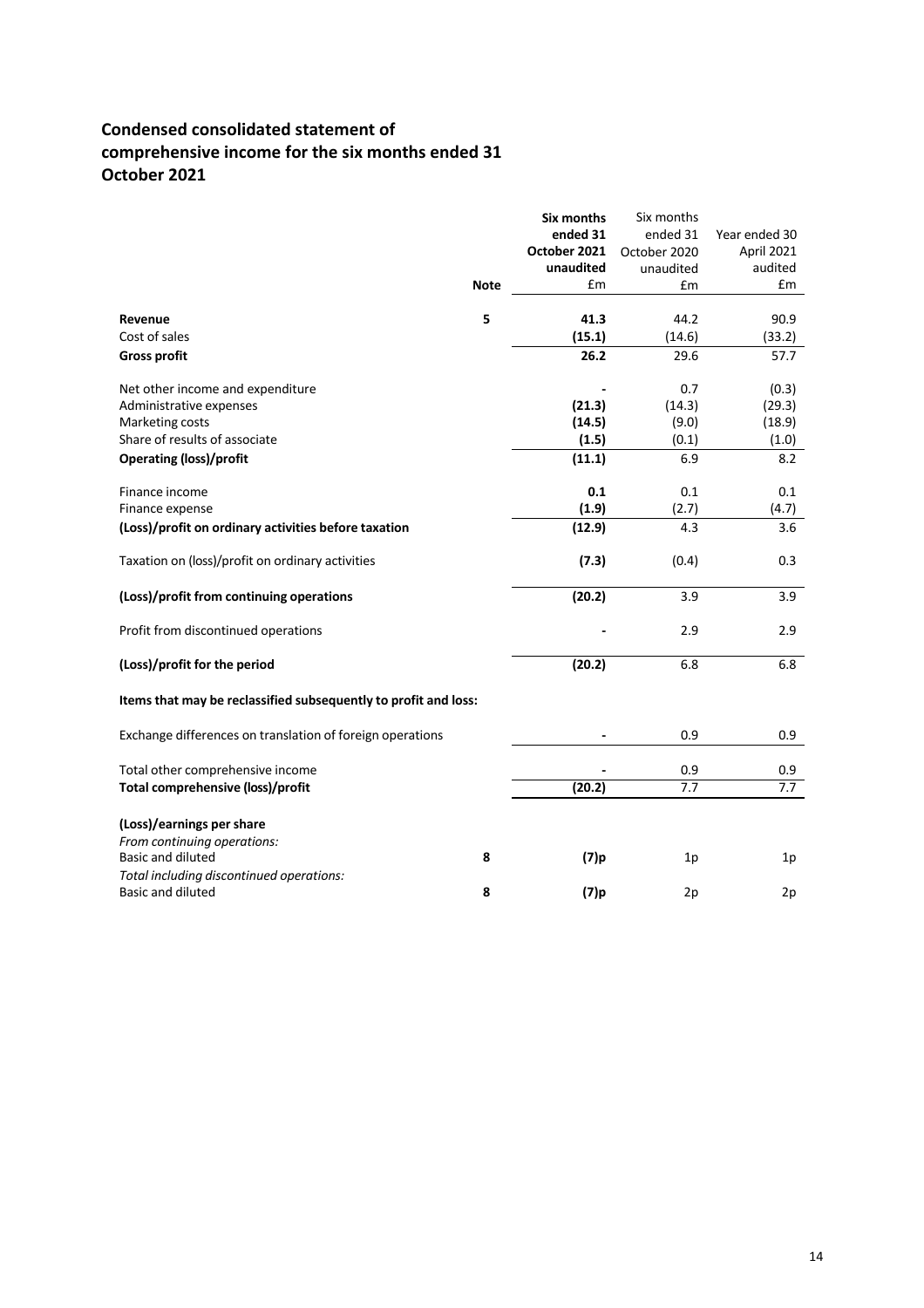# **Condensed consolidated statement of financial position at 31 October 2021**

|                                              |             | 31 October | 31 October | 30 April |
|----------------------------------------------|-------------|------------|------------|----------|
|                                              |             | 2021       | 2020       | 2021     |
|                                              | <b>Note</b> | unaudited  | unaudited  | audited  |
|                                              |             | £m         | £m         | £m       |
| <b>Non-current assets</b>                    |             |            |            |          |
| Goodwill                                     | 9           |            | 2.6        | 2.6      |
| Intangible assets                            |             | 4.7        | 3.9        | 4.0      |
| Property, plant and equipment                |             | 1.3        | 1.2        | 1.3      |
| Investment in associate                      |             | 10.0       | 12.4       | 11.5     |
| Deferred tax asset                           |             |            | 6.6        | 7.4      |
|                                              |             | 16.0       | 26.7       | 26.8     |
| <b>Current assets</b>                        |             |            |            |          |
| Trade and other receivables                  |             | 5.1        | 6.4        | 3.9      |
| Contract assets - accrued income             |             | 6.5        | 6.3        | 7.2      |
| Contract assets - prepaid cost of sales      |             | 4.3        | 8.3        | 4.9      |
| Cash and cash equivalents                    |             | 58.3       | 75.8       | 74.0     |
|                                              |             | 74.2       | 96.8       | 90.0     |
|                                              |             |            |            |          |
| <b>Total assets</b>                          |             | 90.2       | 123.5      | 116.8    |
| <b>Current liabilities</b>                   |             |            |            |          |
| Trade and other payables                     |             | (7.9)      | (13.8)     | (12.1)   |
| Contract liabilities - deferred income       |             | (10.2)     | (20.1)     | (14.8)   |
| Refund liabilities                           | 10          | (0.5)      |            |          |
| Provisions                                   | 11          | (4.5)      | (0.7)      | (1.2)    |
| Lease liabilities                            |             | (0.4)      | (0.3)      | (0.4)    |
|                                              |             | (23.5)     | (34.9)     | (28.5)   |
|                                              |             |            |            |          |
| <b>Net current assets</b>                    |             | 50.7       | 61.9       | 61.5     |
|                                              |             |            |            |          |
| <b>Total assets less current liabilities</b> |             | 66.7       | 88.6       | 88.3     |
| <b>Non-current liabilities</b>               |             |            |            |          |
| Deferred tax liabilities                     |             |            | (0.1)      | (0.2)    |
| Provisions                                   | 11          | (0.1)      |            |          |
| Lease liabilities                            |             | (0.1)      | (0.3)      | (0.3)    |
|                                              |             | (0.2)      | (0.4)      | (0.5)    |
| <b>Net assets</b>                            |             | 66.5       | 88.2       | 87.8     |
|                                              |             |            |            |          |
| <b>Equity</b>                                |             |            |            |          |
| Share capital                                |             | 3.1        | 3.1        | 3.1      |
| Share premium                                |             | 177.4      | 177.4      | 177.4    |
| Share-based payments reserve                 |             | 2.9        | 4.4        | 4.0      |
| Retained earnings                            |             | (116.9)    | (96.7)     | (96.7)   |
| <b>Total equity</b>                          |             | 66.5       | 88.2       | 87.8     |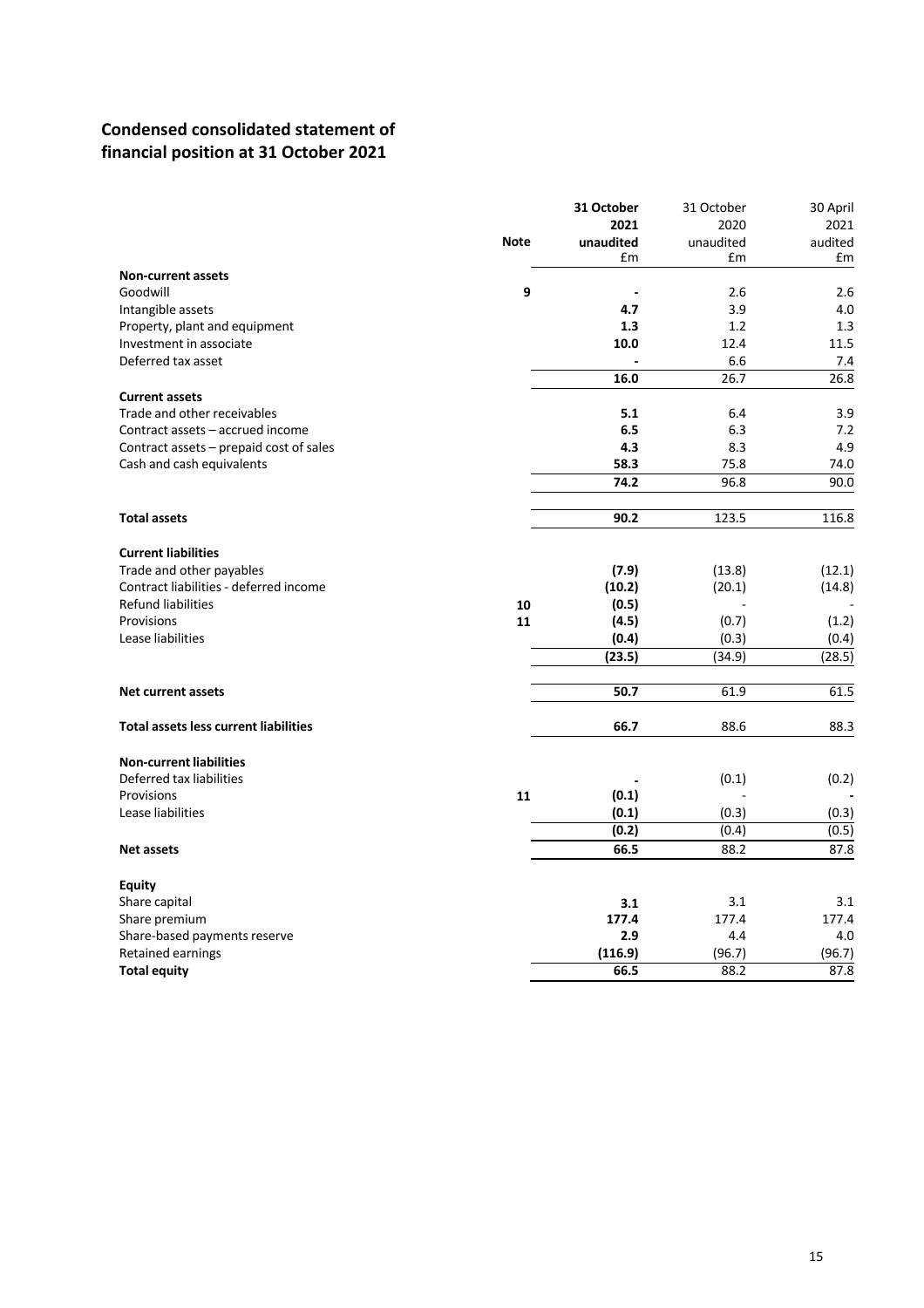### **Condensed consolidated statement of changes in equity**

**for the six months ended 31 October 2021 – unaudited** 

|                            |                          | <b>Share</b>             | Share-based<br>payment | Foreign<br>exchange | Retained | <b>Total</b> |
|----------------------------|--------------------------|--------------------------|------------------------|---------------------|----------|--------------|
|                            | Share capital            | premium                  | reserve                | reserve             | earnings | equity       |
| Unaudited                  | £m                       | Em                       | Em                     | £m                  | £m       | £m           |
| At 1 May 2021              | 3.1                      | 177.4                    | 4.0                    | ۰                   | (96.7)   | 87.8         |
| Share-based payment credit |                          | $\overline{\phantom{0}}$ | (1.1)                  |                     |          | (1.1)        |
| Transactions with owners   |                          |                          | (1.1)                  |                     |          | (1.1)        |
| Loss for the period        | $\overline{\phantom{a}}$ | $\overline{\phantom{0}}$ | ٠                      | ۰                   | (20.2)   | (20.2)       |
| Total comprehensive loss   |                          |                          |                        |                     | (20.2)   | (20.2)       |
| At 31 October 2021         | 3.1                      | 177.4                    | 2.9                    |                     | (116.9)  | 66.5         |

### **for the six months ended 31 October 2020 – unaudited**

| Unaudited                                                                                | <b>Share</b><br>capital<br>£m | Share<br>premium<br>£m | Share-based<br>payment<br>reserve<br>£m | Foreign<br>exchange<br>reserve<br>Em | <b>Retained</b><br>earnings<br>£m | Total<br>equity<br>£m |
|------------------------------------------------------------------------------------------|-------------------------------|------------------------|-----------------------------------------|--------------------------------------|-----------------------------------|-----------------------|
| At 1 May 2020<br>Share-based payment credit                                              | 3.1                           | 177.4                  | 6.9<br>(2.5)                            | (1.8)                                | (103.5)                           | 82.1<br>(2.5)         |
| <b>Transactions with owners</b>                                                          |                               |                        | (2.5)                                   |                                      |                                   | (2.5)                 |
| Profit for the period (including exchange<br>differences recycled on disposal of Canada) |                               |                        |                                         | 0.9                                  | 6.8                               | 7.7                   |
| Exchange differences on translation of<br>foreign operations                             |                               |                        | ۰                                       | 0.9                                  |                                   | 0.9                   |
| Total comprehensive profit                                                               |                               |                        | ۰                                       | 1.8                                  | 6.8                               | 8.6                   |
| At 31 October 2020                                                                       | 3.1                           | 177.4                  | 4.4                                     |                                      | (96.7)                            | 88.2                  |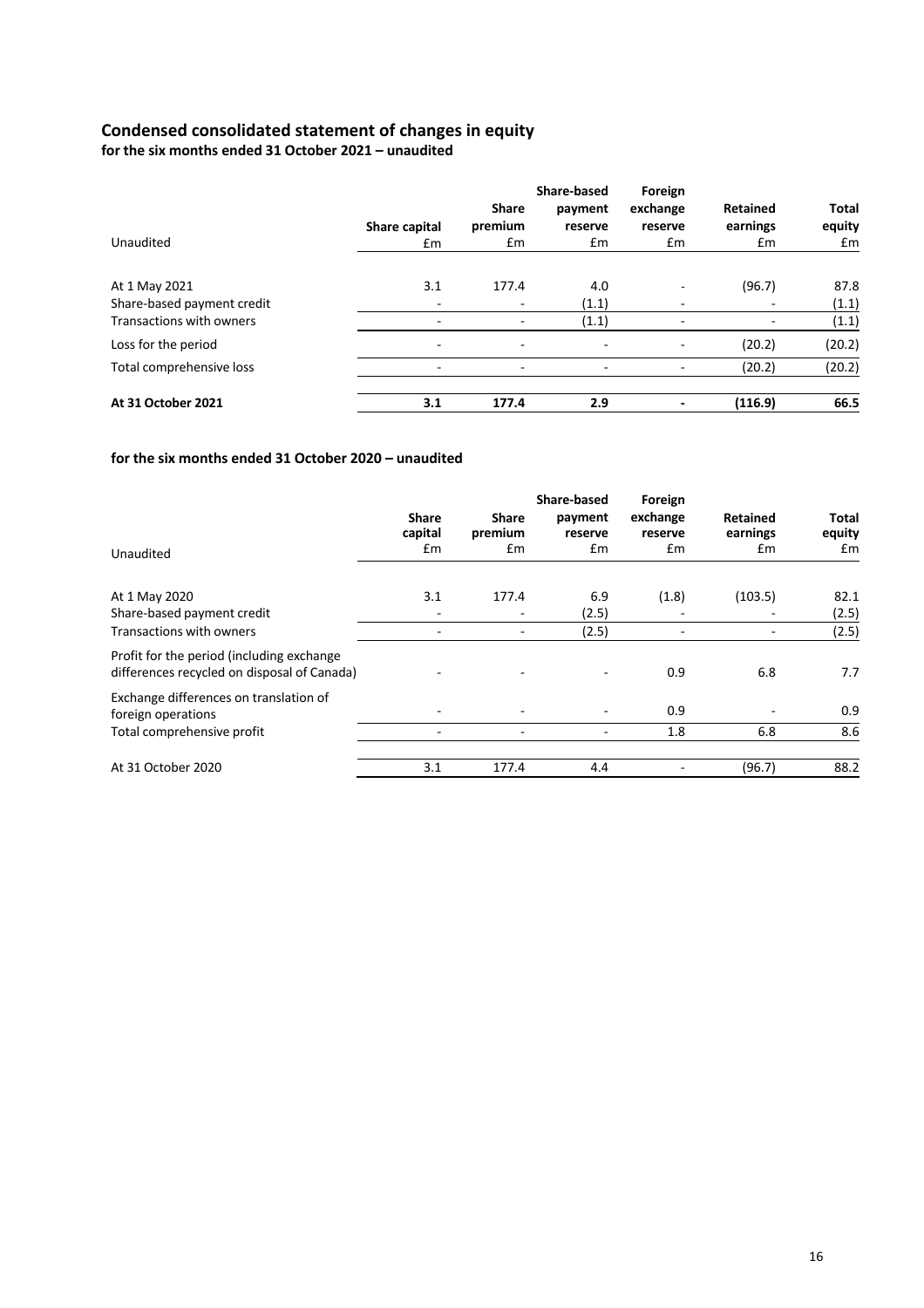## **Condensed consolidated statement of changes in equity**

**For the year ended 30 April 2021 – audited** 

|                                                                                                      |                               |                               | <b>Share-based</b>       | Foreign                   |                            |                              |
|------------------------------------------------------------------------------------------------------|-------------------------------|-------------------------------|--------------------------|---------------------------|----------------------------|------------------------------|
| Audited                                                                                              | <b>Share</b><br>capital<br>£m | <b>Share</b><br>premium<br>£m | payment<br>reserve<br>£m | exchange<br>reserve<br>£m | Retained<br>earnings<br>£m | <b>Total</b><br>equity<br>£m |
| At 1 May 2020                                                                                        | 3.1                           | 177.4                         | 6.9                      | (1.8)                     | (103.5)                    | 82.1                         |
| Share-based payment credit                                                                           |                               |                               | (2.9)                    |                           |                            | (2.9)                        |
| Transactions with owners                                                                             |                               |                               | (2.9)                    |                           |                            | (2.9)                        |
| Profit for the year (including exchange<br>differences recycled on disposal of<br>Canadian business) |                               |                               | $\equiv$                 | 0.9                       | 6.8                        | 7.7                          |
| Exchange differences on translation of<br>foreign operations                                         |                               |                               |                          | 0.9                       |                            | 0.9                          |
| Total comprehensive profit                                                                           |                               |                               | ۰                        | 1.8                       | 6.8                        | 8.6                          |
| At 30 April 2021                                                                                     | 3.1                           | 177.4                         | 4.0                      |                           | (96.7)                     | 87.8                         |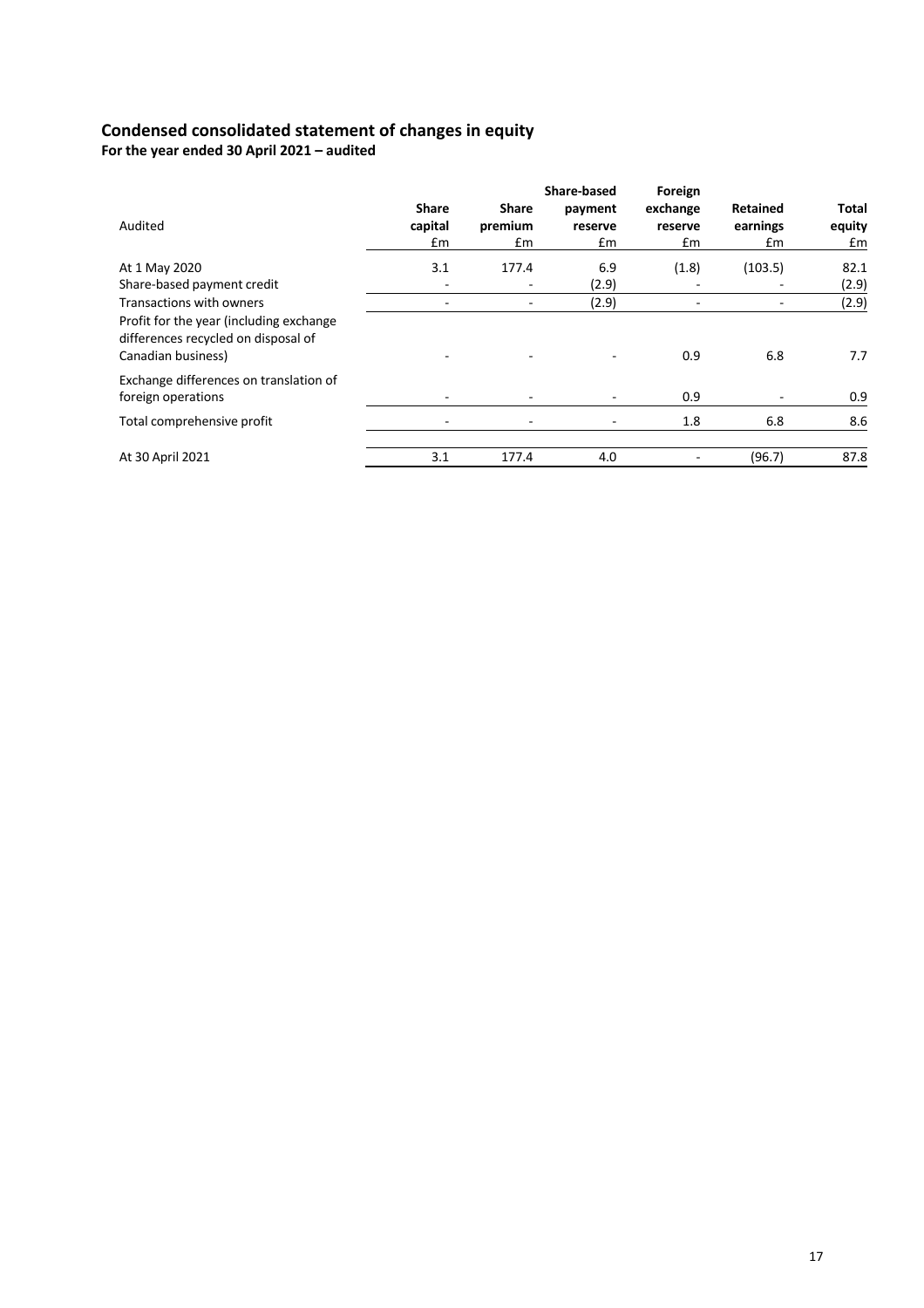# **Condensed consolidated statement of cash flows for the six months ended 31 October 2021**

|                                                          | Six months   | Six months   |               |
|----------------------------------------------------------|--------------|--------------|---------------|
|                                                          | ended 31     | ended 31     | Year ended    |
|                                                          | October 2021 | October 2020 | 30 April 2021 |
|                                                          | unaudited    | unaudited    | audited       |
|                                                          | £m           | £m           | £m            |
| (Loss)/profit for the period after taxation              | (20.2)       | 6.8          | 6.8           |
| Adjustments for:                                         |              |              |               |
| Impairment of goodwill                                   | 2.6          |              |               |
| Amortisation of intangible assets                        | 1.2          | 1.2          | 2.5           |
| Impairment of intangible assets                          | 0.1          |              |               |
| Depreciation of tangible fixed assets                    | 0.4          | 0.4          | 0.8           |
| Gain on disposal of Canadian business                    |              | (2.3)        | (2.3)         |
|                                                          |              |              |               |
| Share-based payment credit                               | (1.1)        | (2.5)        | (2.9)<br>0.1  |
| Charge to loss provision                                 |              |              |               |
| Increase in provisions                                   | 3.9          | 0.1          | 0.8           |
| Increase in refund liabilities                           | 0.5          |              |               |
| Interest income                                          | (0.1)        | (0.1)        | (0.1)         |
| Interest expense                                         |              |              | 0.1           |
| Share of results of associate                            | 1.5          | 0.1          | 1.0           |
| Taxation charge/(credit)                                 | 7.3          | 0.4          | (0.3)         |
| Operating cash (outflow)/inflow before changes in        |              |              |               |
| working capital                                          | (3.9)        | 4.1          | 6.5           |
| Movement in trade and other receivables                  | 0.2          | (5.4)        | 0.2           |
| Movement in trade and other payables                     | (4.8)        | 7.8          | 4.9           |
| Movement in deferred income                              | (4.6)        | 7.1          | 1.4           |
| Net cash (outflow)/inflow from operating activities      | (13.1)       | 13.6         | 13.0          |
| <b>Investing activities</b>                              |              |              |               |
| Purchase of property, plant and equipment                | (0.4)        | (0.1)        | (0.3)         |
| Development expenditure capitalised                      | (1.4)        | (0.9)        | (2.1)         |
| Purchase of intangible assets                            | (0.7)        |              | (0.2)         |
| Interest income                                          | 0.1          | 0.1          | 0.1           |
| Proceeds from disposal of Canadian business              |              | 35.9         | 36.4          |
| Cash disposed of with Canadian business                  |              | (3.5)        | (3.5)         |
| Net cash (outflow)/inflow from investing activities      | (2.4)        | 31.5         | 30.4          |
| <b>Financing activities</b>                              |              |              |               |
| Lease interest payments                                  |              |              | (0.1)         |
| Payments against lease liabilities                       | (0.2)        | (0.3)        | (0.3)         |
| Net cash outflow from financing activities               | (0.2)        | (0.3)        | (0.4)         |
| Net (decrease)/increase in cash and cash equivalents     | (15.7)       | 44.8         | 43.0          |
|                                                          | 74.0         | 31.0         | 31.0          |
| Cash and cash equivalents at the beginning of the period |              |              |               |
| Cash and cash equivalents at the end of the period       | 58.3         | 75.8         | 74.0          |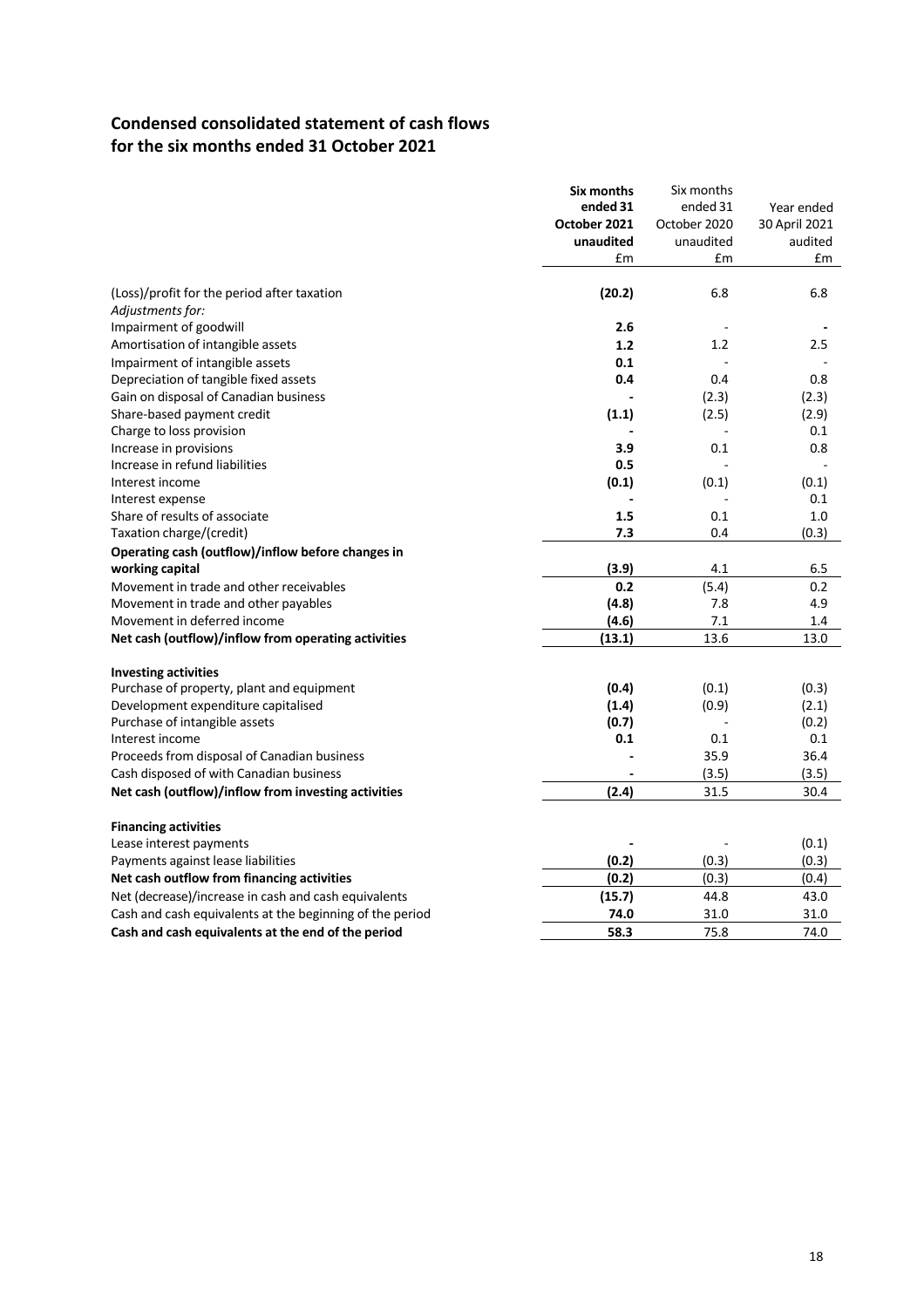## **Notes to the condensed financial statements for the six months ended 31 October 2021**

### **1. General information**

Purplebricks Group plc ('the Company') is a public company limited by shares that is listed on the Alternative Investment Market of the London Stock Exchange. The Company is incorporated in the United Kingdom and registered in England and Wales. The address of the Company's registered office is Suite 7, First Floor, Cranmore Place, Cranmore Drive, Shirley, Solihull, West Midlands, B90 4RZ. The Company is primarily involved in the estate agency business.

The information for the year ended 30 April 2021 does not constitute statutory accounts as defined in section 434 of the Companies Act 2006. A copy of the statutory accounts for that year has been delivered to the Registrar of Companies. The auditors reported on those accounts: their report was unqualified, did not draw attention to any matters by way of emphasis and did not contain a statement under section 498(2) or (3) of the Companies Act 2006.

### **2. Summary of significant accounting policies**

The annual financial statements of Purplebricks Group plc will be prepared in accordance with United Kingdom adopted International Financial Reporting Standards. The condensed set of financial statements included in this half-yearly financial report has been prepared in accordance with United Kingdom adopted International Accounting Standard 34 'Interim Financial Reporting'.

The accounting policies adopted are consistent with those of the previous financial period (see pages 84 to 93 of the Annual Report 2021) except as described below in note 2.5.

The Annual Report 2021 is available at https://www.purplebricksplc.com/investors/results-reports-presentations/

### **2.1 Basis of preparation**

These interim unaudited condensed financial statements have been prepared under the historical cost convention subject to recognising certain financial instruments at fair value, and in accordance with IAS 34 Interim Financial Reporting.

The Directors are satisfied that the Group has sufficient resources to continue in operation for the foreseeable future, a period of not less than 12 months from the date of this report. Accordingly, they continue to adopt the going concern basis in preparing the condensed financial statements.

The Group typically experiences a seasonal slowdown in activity during the December holiday period.

### **2.2 Going concern**

In adopting a going concern basis for the preparation of the condensed financial statements, the Directors have made appropriate enquiries and have considered the Group's business activities, cash flows and liquidity position, and the Group's principal risks and uncertainties.

The Directors have taken into account reasonably possible future economic factors in preparing and reviewing trading and cash flow forecasts covering the period to 31 January 2023, being over 12 months from the date of these condensed financial statements.

This assessment has taken into consideration sensitivity analysis with regard to the forecast volume of instructions, the variable nature of significant elements of the Group's cost base and steps which could be taken to further mitigate costs if required and therefore increase cash headroom further. Mitigations available to the Group are consistent with cost control and cash preservation actions taken in FY 21 in response to Covid-19, and include a reduction in marketing expenditure and reductions in expenditure on the Group's contact centre and support functions to match demand levels. The Directors also note that the Group continues to operate without the need for external financing facilities.

In satisfying themselves that the going concern basis is appropriate, the Directors have considered the scenario of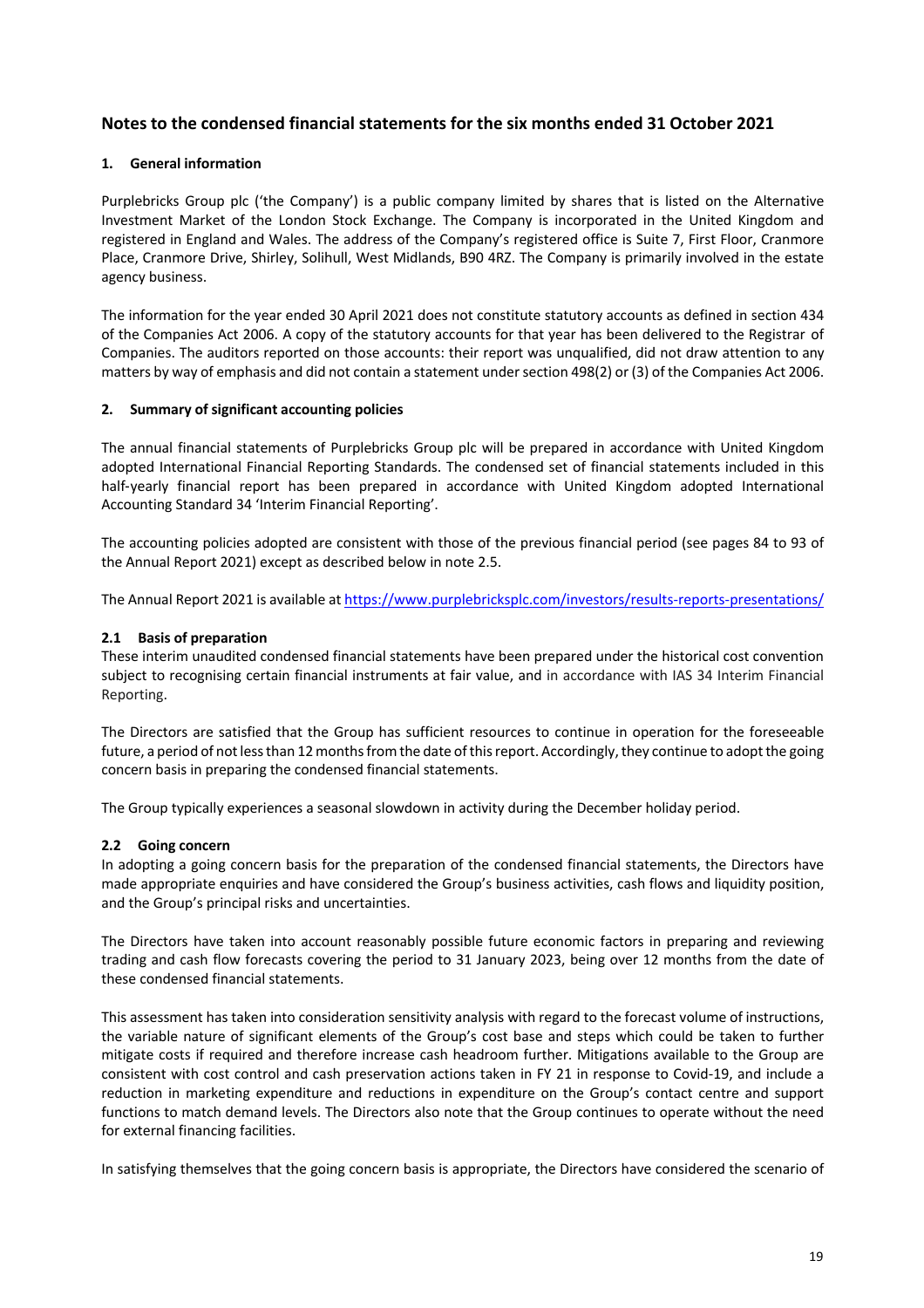a severe downside sensitised fall in revenues resulting from a decrease in instruction volumes which is in excess of the Directors' realistic expectations. The Directors have also considered a number of scenarios around cashflows in respect of the provision for deposit registration issues made during H1 22, including an outflow at the higher bound of the range that is considered reasonably possible.

Even in this extreme scenario, and before taking any mitigating actions, given the Group's cash position of £58.3m at 31 October 2021, the Group expects to maintain a position of significant liquidity throughout the forecast period to 31 January 2023. The level of liquidity available means that the Group has the flexibility to address any reasonably possible change in costs, and the Group does not anticipate the need to seek further sources of finance in the foreseeable future. No scenario resulting in an outcome where the Group runs out of liquidity within the assessment period is considered reasonably possible.

In light of the Group's current liquidity and the results of the sensitivity testing conducted, the Directors are satisfied that their assessment indicates that the Company, and the Group as a whole, can operate within the level of its current facilities, as set out above, without the need to obtain any new facilities for a period of not less than 12 months from the date of this report. Accordingly, the condensed financial statements have been prepared on the going concern basis.

### **2.3 New accounting standards adopted in the period**

On 1 May 2021, the Group adopted Interest Rate Benchmark Reform – Phase 2 (Amendments to IFRS 9, IAS 39, IFRS 7, IFRS 4 and IFRS 16) as issued by the IASB. The adoption has not had a material impact on the interim condensed consolidated financial statements. Apart from this change, the accounting policies set out in the 2021 Annual Report and Accounts have been applied consistently to both periods presented in these condensed consolidated financial statements.

### *New standards and interpretations not yet applied*

There were no new or revised IFRSs, amendments or interpretations in issue but not yet effective that are potentially material for the Group and which have not yet been applied.

### **2.4 Tax**

Taxes on income in the interim period are accrued using the effective tax rate which is expected to apply to the Group for the year ending 30 April 2022, using rates substantively enacted by 31 October 2021, as required by IAS 34 *Interim Financial Reporting*.

### **2.5 Revenue**

Following the launch of the Group's Money Back Guarantee product on a trial basis in May 2021 and nationwide in July 2021, the Group's policy in respect of instruction revenue has been amended as follows:

The Group is entitled to an instruction fee at the point at which a property is listed for sale. The Group offers a number of additional services to customers who list their properties for sale, including accompanied viewings and premium portal listings, which are typically charged for at the same time as the instruction.

Some services related to the instruction fee (for example, advice on property sales strategy) are provided before the listing of the property advertisement. Certain other services (for example, post-sales support) are only provided to those customers who accept an offer for their property.

The Group has taken the judgement that all of the services which are provided in exchange for the instruction fee and, where relevant, fees for additional services, represent a single Performance Obligation, which is the provision of estate agency services. The reason for this is that the service of listing for sale and these additional services are highly inter-related, are dependent on each other, and cannot be purchased separately by customers, or purchased at all unless those customers have instructed the Group to list their property for sale.

Since May 2021, the Group has offered a Money Back Guarantee in respect of instruction fees. Under the Money Back Guarantee, customers may be entitled to claim a refund of the instruction fee, if a Proceedable Credible Offer (within 90% of the listing price recommended by Purplebricks) has not been achieved within 10 months of instruction, subject also to listing the property for a continuous ten-month period, and accepting viewings of the property.

The Group recognises revenue only to the extent that future reversals of revenue are expected to be unlikely. Therefore, since the launch of the Money Back Guarantee product, the value of revenue to be recognised over the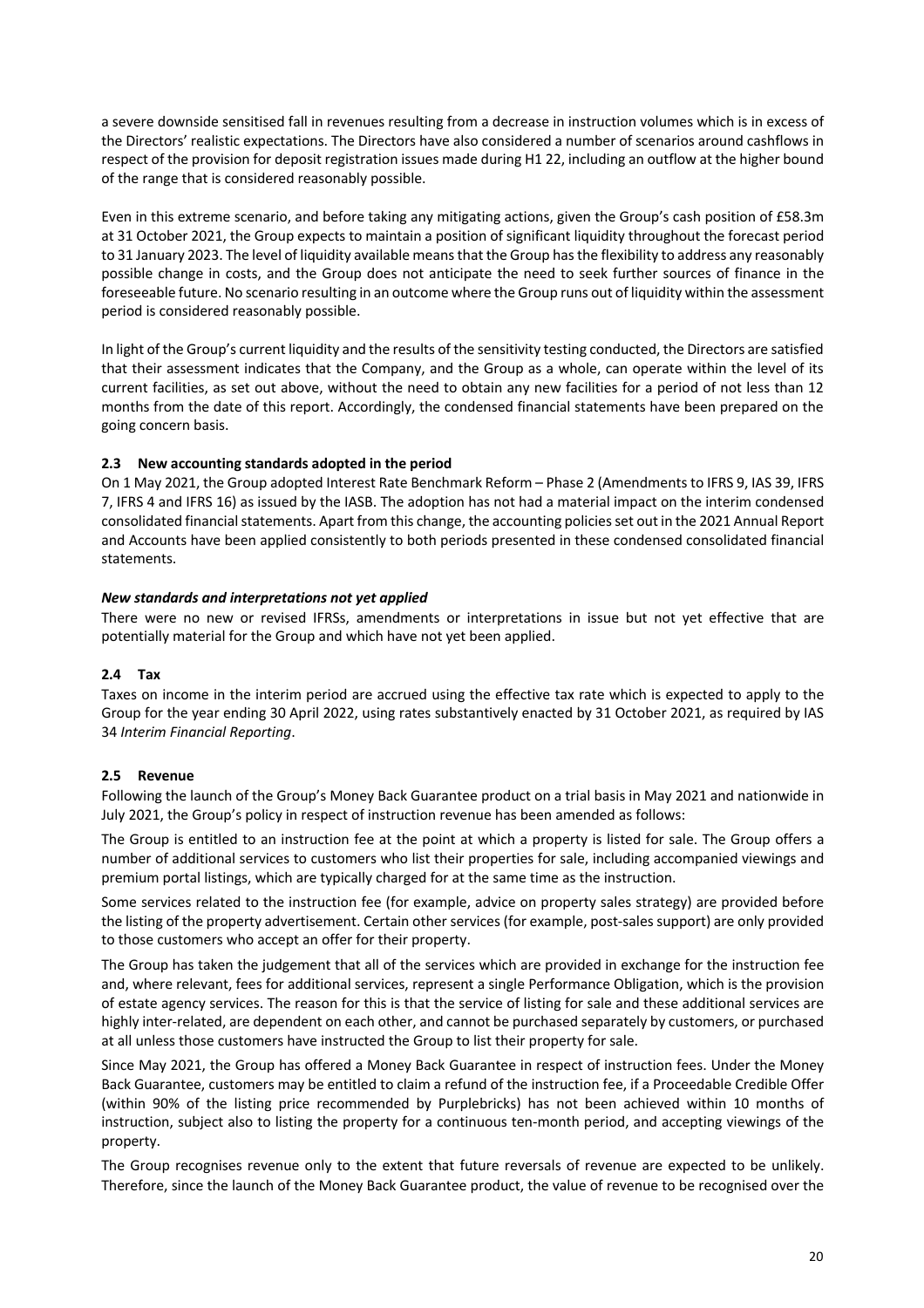performance obligation has been constrained by expected future refunds under the Money Back Guarantee offering, to the extent that it is highly probable a significant reversal amount of cumulative revenue recognised will not occur, with the balance of cash received held as a provision for refunds.

Although the services are priced separately, the overall revenue for each contract of this type is attributable to this single Performance Obligation and is recognised as the services as a whole are provided. Revenue is recognised on an output basis over time, as the estate agency services are performed, which results in straight-line recognition.

This method reflects the fact that the customer receives benefit from the Group's performance as the service is provided to the customer. The Group has assessed that the starting point for provision of the service is the customer's instruction to the Group, and the end point is either the completion of sale or the customer's decision to withdraw from sale.

The nature of the Group's instruction service does not lend itself to observable outputs such as units produced, or milestones signed off by the customer. In view of the large number of customers from whom instruction revenue arises, the Group has taken the view that on a portfolio basis, a straight-line basis over the time elapsed as services are provided represents the most appropriate method on which to measure the output of the instruction service provided.

A key estimate within the Group's accounting policy for revenue from instructions is the length of the period over which estate agency services are performed. The Group uses historical and current market data to estimate the length of this period, which covers both a marketing period and a post-sales support period. Refer to the Critical Estimates and Judgements section for further information.

### *Contract assets and liabilities and refund liability*

The approach described above gives rise to contract liabilities in the form of deferred revenue and a refund liability.

The period of service is expected in the majority of cases to be less than one year. The value of remaining services expected to be provided more than 12 months after each reporting date is expected to be insignificant, and therefore no deferred revenue held on the consolidated statement of financial position is shown as non-current.

The refund liability amount is presented as a current liability, since the Group does not have the right to defer settlement of the refund liability for at least 12 months.

Costs associated with instructions revenue included, up to September 2021, commissions paid to the Group's LPEs. This commission was due at listing of the advertisement for sale. Therefore, these costs were prepaid and amortised over the average service period. Since September 2021, commissions have been paid to the Group's employed agents. These costs have also been prepaid and amortised over the average service period, in order to result in a recognition of gross profit margin in line with recognition of revenue.

Unamortised costs at each period end are reported as contract assets within prepayments.

### **3. Critical accounting estimates and judgements**

In the application of the Group's accounting policies, the Directors are required to make judgements (other than those involving estimations) that have a significant impact on the amounts recognised in the condensed financial statements and to make estimates and assumptions about the carrying amounts of assets and liabilities that are not readily apparent from other sources. The estimates and associated assumptions are based on historical experience and other factors that are considered to be relevant. Actual results may differ from these estimates.

The estimates and underlying assumptions are reviewed on an ongoing basis. Revisions to accounting estimates are recognised in the period in which the estimate is revised if the revision affects only that period, or in the period of the revision and future periods if the revision affects both current and future periods.

The accounting estimates and judgments as set out on pages 94 and 95 of the Annual Report 2021 have been applied consistently in these financial statements. We also disclose a new judgement in respect of the carrying value of the group's investment in Homeday.

### **Estimates**

In the view of the Directors, the areas of estimation uncertainty that may have a significant risk of causing a material adjustment to the carrying amounts of assets and liabilities within the next financial year are detailed below: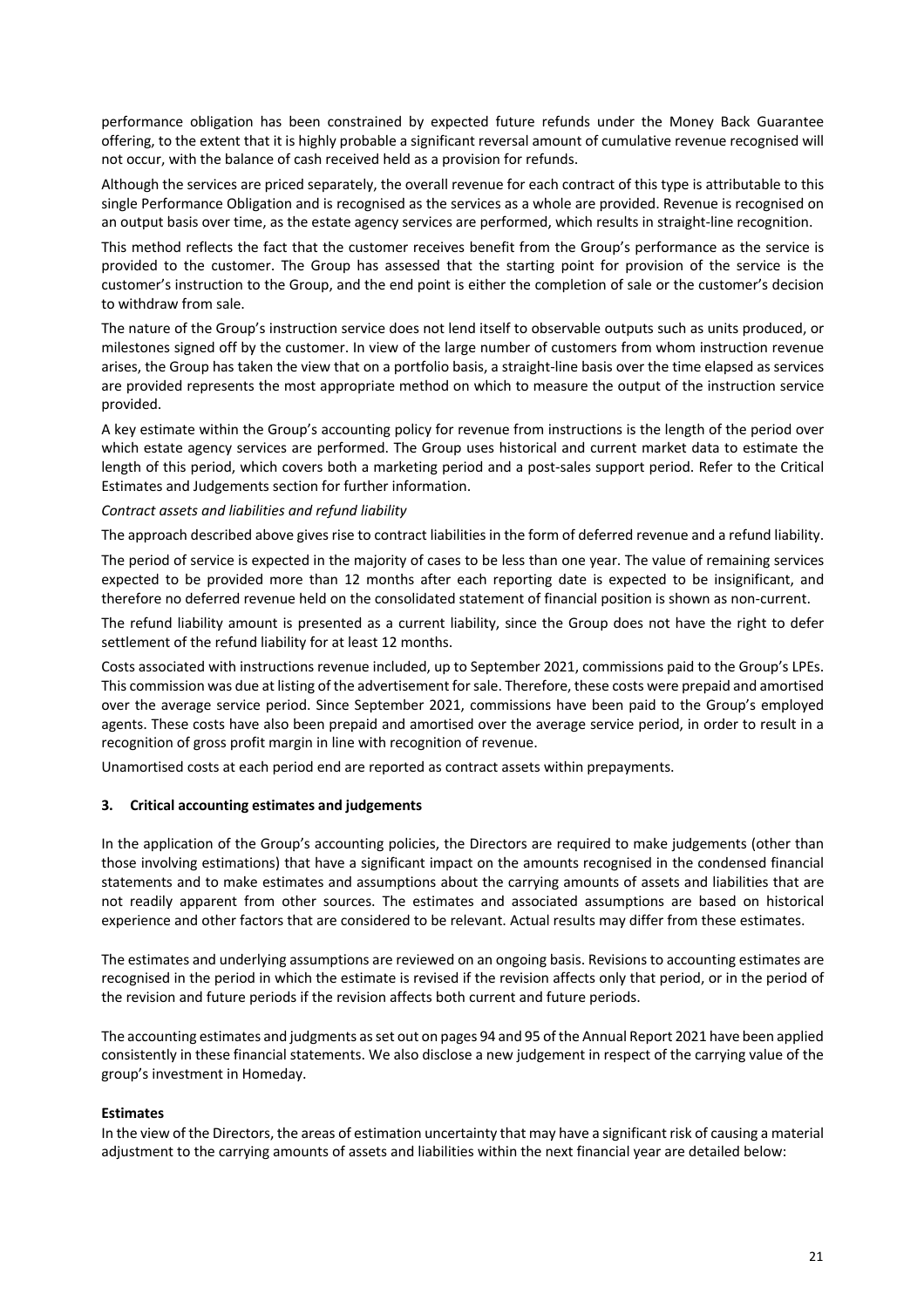### **3.1 Measurement of intangible assets**

The Group recognises an intangible asset in respect of software developed in house. This software is a key part of the Group's operating model and value proposition. Management is required to estimate the time and related value attributable to the element of the development team that relates to the creation and build of intangible assets which meet the criteria for capitalisation in IAS 38. The cost of this team is material and a significant change in this estimate could have a significant effect on the value of costs capitalised. The impact of a change to this estimate could result, at the most extreme, i.e. in a scenario where either no development team costs are capitalised, or where they are capitalised in full, in a decrease of £1.0m or increase of £1.5m in administrative expenses in H1 21.

### **3.2 Measurement of deferred tax assets**

The Group has potential deferred tax assets, principally in the form of tax losses, and also in respect of possible tax deductions relating to the exercise of share-based payments and of fixed asset timing differences. Deferred tax assets are only recognised to the extent it is probable that sufficient future taxable income will be available against which the losses and other deductions can be utilised.

The recognition of deferred tax assets is dependent upon the estimation of future taxable profits. Due to expected taxable losses in FY 22, management have taken the view that it is prudent to derecognise in full the brought forward deferred tax assets in respect of taxable losses and timing differences. Taxable profits were generated in FY 21 and the Group forecasts to return to taxable profits in the near future. Unrecognised deferred tax assets at 31 October 2021 amount to £14.4m.

### **3.3 Revenue Recognition**

Instruction revenue is recognised over the estimated period between instruction and completion or withdrawal of the property from sale, or, in future, to the point at which a customer requests a refund under the Group's Money Back Guarantee product. This period is the "service period", and the Directors are required to estimate the average total service period, taking into account historical experience in addition to current and possible future economic conditions and factors. At each reporting date, this estimation reflects an assessment of the future service period in respect of instructions on hand at the year end.

As at 31 October 2021, the key factor which the Directors have taken account of in developing their view of the likely future service period has been the level of demand from potential purchasers on the housing market in the UK.

The high level of demand from potential purchasers, which is not matched by availability of properties listed by sellers, has led to an average shortening of the time between instruction and sale agreed. The Directors expect that this effect will continue in the short term, until returning economic confidence leads to a greater supply of properties.

The Directors assess that the delays within the process between sale agreed and completion which have been experienced over recent months due to high levels of transactions, particularly in advance of expiry of Stamp Duty Land Tax holidays, have now largely passed and this process is returning to normal as transaction levels reduce. As a result, the Directors assess that, time between sale agreed and completion is likely to reflect normal levels.

On balance, at 31 October 2021, the Directors have assessed that the period used in calculating contract liabilities in respect of deferred income is therefore 3% shorter than at 30 April 2021.

Given the continuing uncertainty caused by the impact of Covid-19 on the UK economy, there remains a greater degree of subjectivity in estimating the future service period than would be the case in a "steady state" scenario and the Directors have adopted a best estimate approach, taking into account available evidence. An increase of 6% or decrease of 9% in the service period has been assessed as reasonably possible boundaries for this assumption. Such changes in the assumption would have resulted in an increase of £0.7m or decrease in deferred income of approximately £1.0m respectively.

### **3.4 Carrying value of the Group's investment in Homeday**

Homeday is a start-up business, and, as anticipated at the point of the Group's investment, remains loss-making due to investment in brand, footprint and technology. Significant revenue growth has been achieved over recent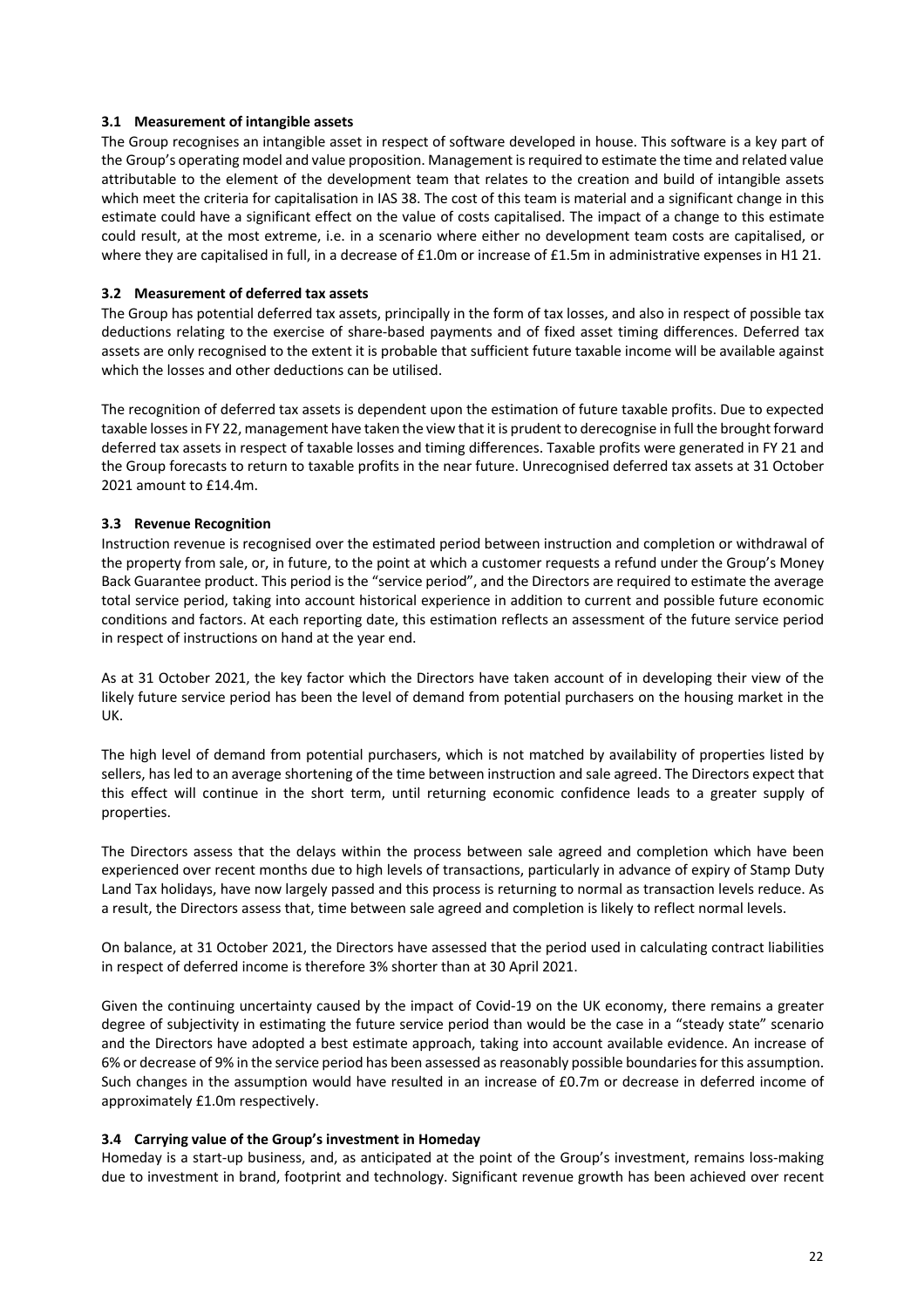years, and further significant growth is forecast by local management. This growth is expected to lead to cash generation in the near future. As with any start-up business, Homeday's continued growth is subject to uncertainty from market factors and from its own operational performance. If Homeday is not successful in becoming profitable and cash generating, then ultimately the Group's investment may not be recoverable. This scenario could lead to impairment of up to the full carrying value of £10.0m. Purplebricks management have reviewed and stress tested discounted cash flow calculations covering the period to 31 December 2026 based on Homeday's business plans for this period, discounted at a rate of 17.6% and assuming a terminal growth rate of 2.5%. These calculations indicate headroom over carrying value of £27.7m. A 45% reduction in revenue growth rates as compared to those forecast would be required to bring the carrying value to zero. Based on the outcome of these calculations and stress testing, Purplebricks' management believes that Homeday has the resources and capabilities to bring the plans to a successful conclusion and that the investment is not impaired. This assessment will be updated at each reporting date until Homeday becomes established as a profitable business.

### **3.5 Provision for legal claims in relation to registration of tenancy deposits**

During an internal review, the Company became aware of process issues in how it has been communicating with tenants on behalf of landlords in relation to the registration of tenancy deposits. In response, the Board has sought independent third-party assurance in relation to the end-to-end process and controls in the lettings business, including compliance with applicable laws and regulations. This has included forensic analysis of the processes to identify current risks, errors or failings in the end-to-end processes and recommended areas for improvement.

The Board has discussed the findings and agreed a number of process and control enhancements, including in the processes around timely registration of deposits, provision of prescribed information and other information to tenants. The execution of these actions, including a review of the Group's broader process, control and governance arrangements will be led by the CEO and overseen by the Audit Committee, including third-party assurance to confirm that they have been implemented and are operating effectively.

A provision of £3.6m for potential future claims which could arise under the Housing Act 2004 has been made in these interim financial statements. The Board has challenged and debated the process, key judgements and assumptions associated with the provision and is satisfied that it is appropriate, recognising the estimation uncertainty and degree of estimation involved in calculating this provision.

The ultimate level of financial exposure is dependent on the claim rate, and on the level of penalty applied in respect of successful claims. The provision is especially sensitive to the claim rates, which have been assessed at 22.1% for current tenants and 2.5% for former tenants. A 10% change in the claim rates would increase or decrease the provision by £0.3m and £0.1m respectively. The Directors assess that a reasonably possible range around claim rate and level of financial penalty applied in respect of successful claimants could result in the financial liability being £1.4m lower or £5.6m higher than the provision included in these financial statements.

### **Judgements**

In the view of the Directors, the areas of judgement that may have a significant risk of causing a material adjustment to the carrying amounts of assets and liabilities within the next financial year are detailed below:

### **3.6 Revenue recognition**

The Group provides services for instruction fees, including fees receivable up-front and fees receivable at completion of sale. The Group has taken a judgement that under IFRS 15 the Performance Obligation relating to these fees is discharged over time (between instruction and completion) rather than at a point in time. An alternative judgement that fees should be recognised at a point in time would have a material impact on both deferred income and revenue for the current year.

### **3.7 Assessment of the Group's investment in Homeday**

In assessing the status of the Group's investment in Homeday, which is held through a joint venture ("JV HoldCo") with Axel Springer, the Group has to consider the effect of convertible loans which exist between Axel Springer and JV HoldCo, and also put and call options which exist between the shareholders of Homeday. For further detail refer to note 21 in the FY 21 Annual Report and Accounts.

Options which may in the future confer substantive rights must be considered as exercised if there are no substantial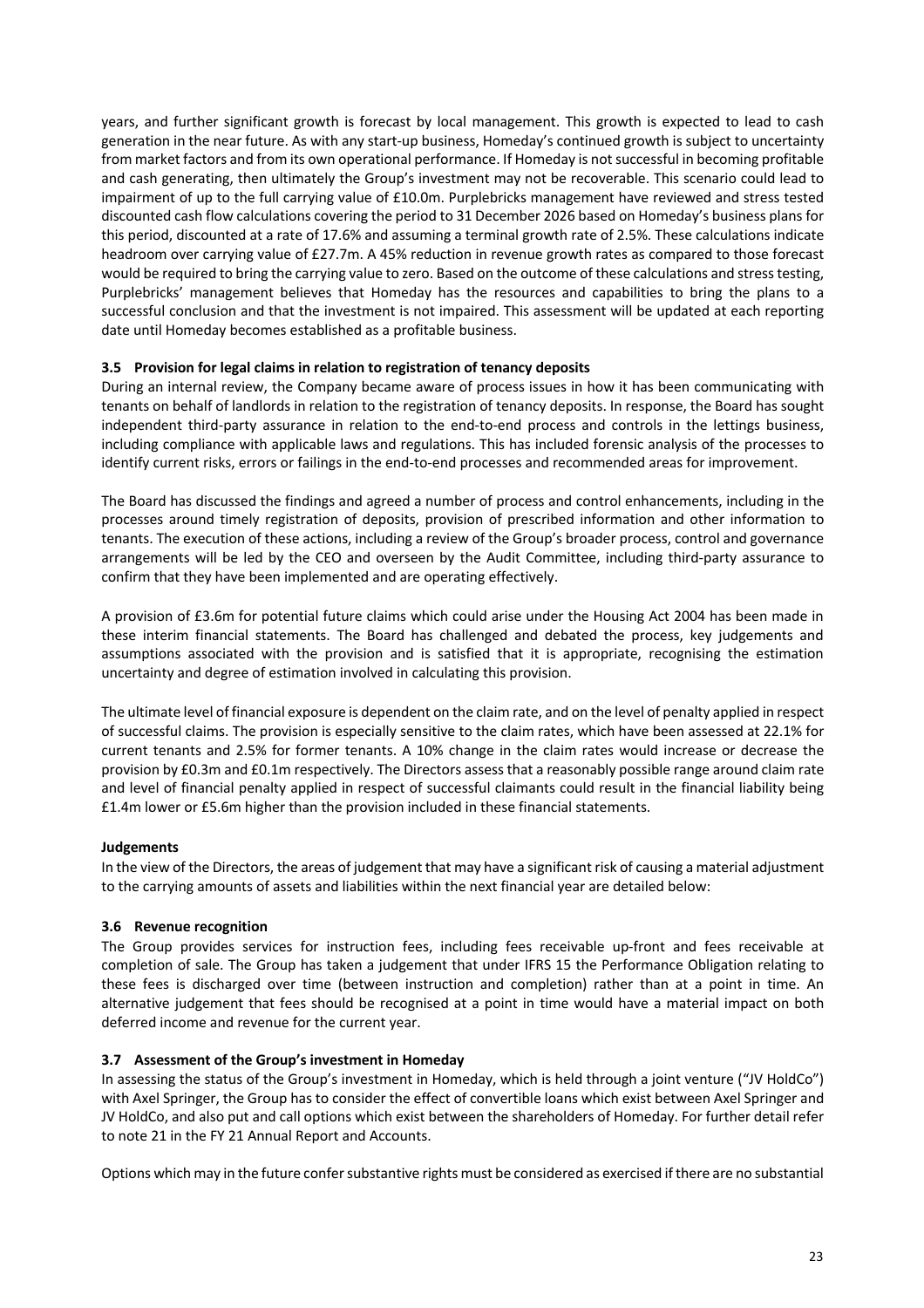barriers to exercise. Whether substantial barriers exist is subjective and is a matter of judgement.

At 31 October 2021, the Group continues to take the view that there are no substantive barriers to the exercise of the convertible loans between Axel Springer and JV HoldCo. Therefore, at 31 October 2021, the Group has continued to account for its investment in JV HoldCo as an associate rather than as a joint venture.

### **4. Alternative performance measures**

The Group makes use of a number of alternative performance measures in assessing the performance of the business. The definition of and relevance of each of these is set out below. The Group believes that these measures, which are not considered to be a substitute for or superior to IFRS measures, provide stakeholders with helpful additional information on the underlying performance of the Group.

### **Adjusted EBITDA**

### *Definition*

Profit or loss from operating activities, adding back depreciation, amortisation and share-based payment charges or credits and exceptional costs. At a Group level this measure also excludes results of associates.

### *Relevance to strategy*

The adjusted measure is considered relevant to assessing the underlying performance of the Group against its strategy and plans. The rationale for excluding certain items is as follows:

- Depreciation: a non-cash item which fluctuates depending on the timing of capital investment. We believe that a measure which removes this volatility improves comparability of the Group's results period on period.
- Amortisation: a non-cash item which varies depending on the timing of and nature of acquisitions, and on the timing of and extent of investment in internally generated intangibles such as software. We believe that a measure which removes this volatility improves comparability of the Group's results period on period.
- Share-based payment charges: a non-cash item which varies significantly depending on the share price at the date of grants under the Group's share option schemes and depending on the assumptions used in valuing these awards as they are granted. We believe that a measure which removes this volatility improves comparability of the Group's results period on period and also improves comparability with other companies which do not operate similar share-based payment schemes.
- Exceptional items: these items represent amounts which result from unusual transactions or circumstances and at a significance which warrants individual disclosure. We believe that adjusting for such exceptional items improves comparability period on period. See note 7 for further detail of amounts disclosed as exceptional.
- Results of associates: while the Group exercises some influence over these results, it is unable to fully control them.

### *Reconciliation*

See segmental reporting in note 6.

### **Adjusted operating costs**

### *Definition*

Adjusted operating costs are administrative expenses, adjusted by adding back depreciation, amortisation and share-based payment charges and exceptional items. In H1 21, adjusted operating costs included receipts in respect of government assistance to support companies with employees on furlough during the Covid-19 pandemic. For clarity, and for consistency with the results for the year ended 30 April 2021, the H1 21 comparatives have been restated to remove this item from adjusted operating costs.

### *Relevance to strategy*

The adjusted measure is considered relevant to assessing the underlying performance of the Group against its strategy and plans. The rationale for excluding depreciation, amortisation, share-based payments charges and exceptional costs from this measure is consistent with that set out above in the "Adjusted EBTIDA" section.

### *Reconciliation*

See segmental reporting in note 6.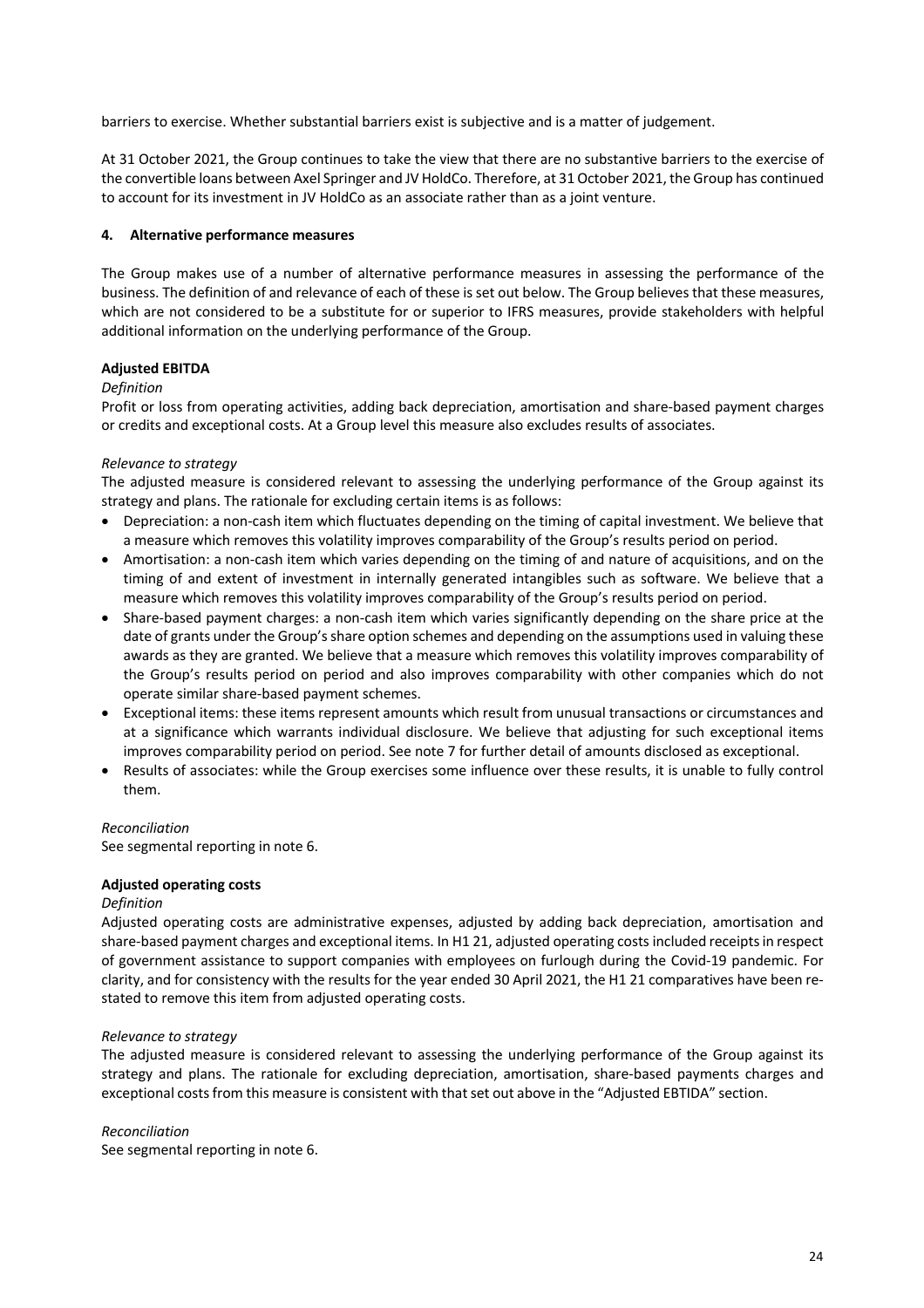### **Adjusted operating profit/loss**

Adjusted EBITDA is the key profit measure used by the CODM (the Board being the Chief Operational Decision Maker (CODM)) in making strategic decisions and as such, adjusted operating profit is not presented as an alternative profit measure in H1 22 and future reporting periods as it does not significantly add value to the users of the accounts.

### **5. Revenue**

Revenue by contract type

|                     |                          |                        | Year ended 30 |
|---------------------|--------------------------|------------------------|---------------|
|                     | H <sub>1</sub> 22        | H <sub>1</sub> 21      | April 2021    |
|                     | unaudited                | Unaudited <sup>1</sup> | audited       |
|                     | £m                       | £m                     | £m            |
| Continuing          |                          |                        |               |
| Instructions        | 26.6                     | 30.5                   | 60.1          |
| Conveyancing        | 8.8                      | 8.0                    | 17.9          |
| Lettings            | 3.0                      | 3.3                    | 6.6           |
| Other               | 2.9                      | 2.4                    | 6.3           |
|                     | 41.3                     | 44.2                   | 90.9          |
| <b>Discontinued</b> |                          |                        |               |
| Instructions        | $\overline{\phantom{0}}$ | 3.5                    | 3.6           |
| Other               | $\overline{\phantom{a}}$ | 3.0                    | 2.9           |
|                     | -                        | 6.5                    | 6.5           |
| Total revenue       | 41.3                     | 50.7                   | 97.4          |

1Restated to provide additional information by showing separately lettings revenue. There is no change to the total amounts of revenue.

### **6. Segmental reporting**

The Group's trade is managed as a single division, providing services relating to the sale and letting of properties within a single geographic location, the UK. Following the sale of the Canadian business in July 2020, the results of the Canadian business are presented as discontinued. The operating losses of discontinued segments are reconciled to the net loss relating to discontinued activities within this note.

Adjusted EBITDA is a key profit measure used by the Board (the Board being the Chief Operational Decision Maker (CODM)) in making strategic decisions. During the period, no customer contributed 10% or more of the Group's revenues (H1 21, FY 21: none).

The following is an analysis of the Group's revenue and results by reporting segment: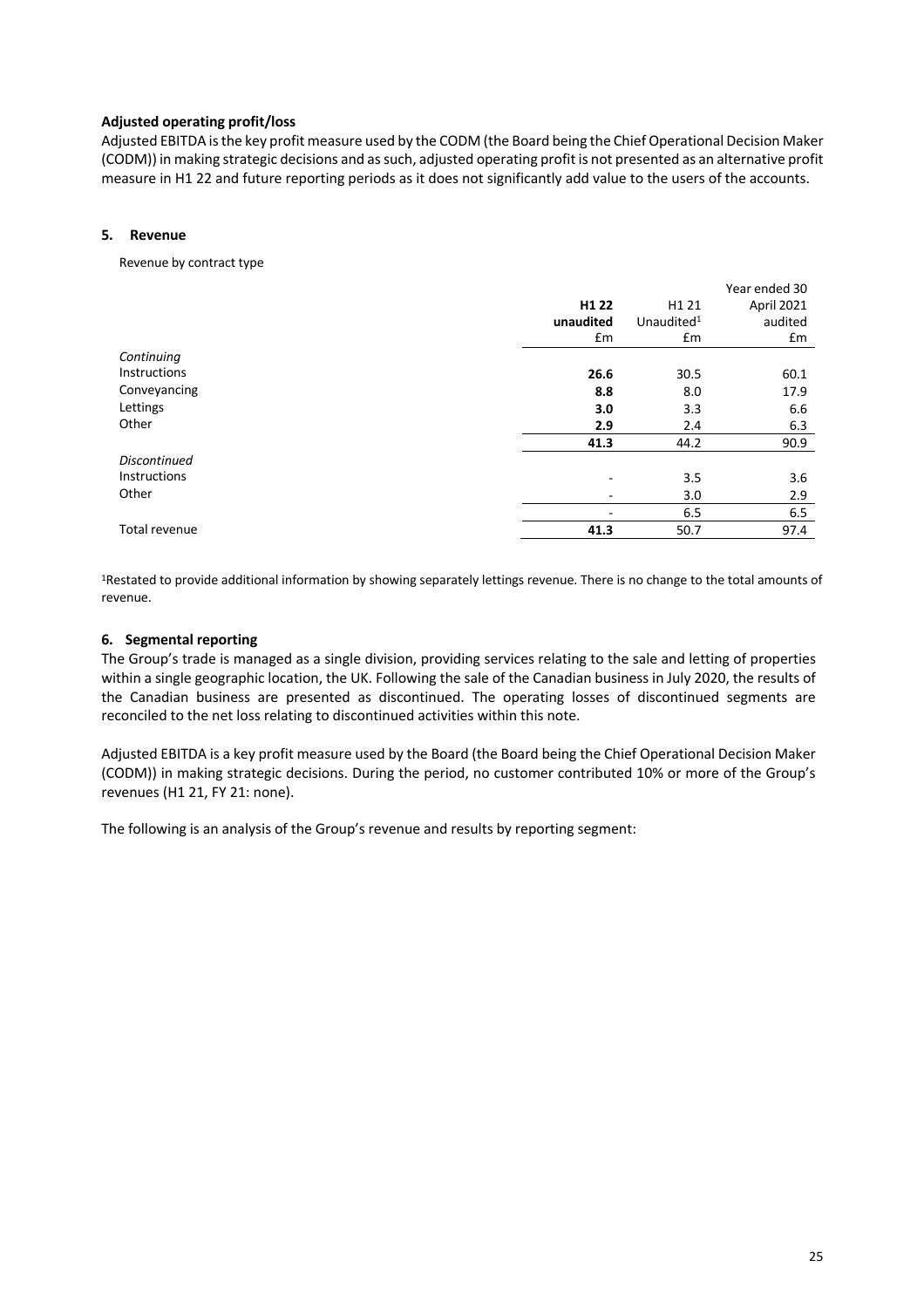|                                          |           | H1 22 - six months ended 31 October 2021 - unaudited |              | H1 21 - six months ended 31 October 2020 - unaudited |                          |            |              |        |
|------------------------------------------|-----------|------------------------------------------------------|--------------|------------------------------------------------------|--------------------------|------------|--------------|--------|
|                                          |           |                                                      |              |                                                      |                          |            | Discontinued |        |
|                                          |           | Arising on                                           |              |                                                      | Arising on               | Continuing | operations   |        |
|                                          | <b>UK</b> | consolidation                                        | <b>Total</b> | UK                                                   | consolidation            | operations | (Canada)     | Total  |
|                                          | £m        | £m                                                   | £m           | £m                                                   | Em                       | £m         | £m           | £m     |
| Revenue                                  | 41.3      |                                                      | 41.3         | 44.2                                                 |                          | 44.2       | 6.5          | 50.7   |
| Cost of sales                            | (15.1)    |                                                      | (15.1)       | (14.6)                                               |                          | (14.6)     | (1.8)        | (16.4) |
| <b>Gross profit</b>                      | 26.2      | $\overline{\phantom{0}}$                             | 26.2         | 29.6                                                 |                          | 29.6       | 4.7          | 34.3   |
| Gross profit margin (%)                  | 63.4%     |                                                      | 63.4%        | 67.0%                                                |                          | 67.0%      | 72.3%        | 67.7%  |
| Net other income and expenditure         |           |                                                      |              | 0.7                                                  |                          | 0.7        | 0.9          | 1.6    |
| Administrative expenses                  | (18.6)    | (2.7)                                                | (21.3)       | (14.0)                                               | (0.3)                    | (14.3)     | (3.5)        | (17.8) |
| Marketing expenses                       | (14.5)    |                                                      | (14.5)       | (9.0)                                                |                          | (9.0)      | (0.6)        | (9.6)  |
| Share of results of associate            |           | (1.5)                                                | (1.5)        |                                                      | (0.1)                    | (0.1)      |              | (0.1)  |
| <b>Operating (loss)/profit</b>           | (6.9)     | (4.2)                                                | (11.1)       | 7.3                                                  | (0.4)                    | 6.9        | 1.5          | 8.4    |
| <b>Reconciliation to adjusted EBITDA</b> |           |                                                      |              |                                                      |                          |            |              |        |
| Operating (loss)/profit                  | (6.9)     | (4.2)                                                | (11.1)       | 7.3                                                  | (0.4)                    | 6.9        | 1.5          | 8.4    |
| Depreciation and amortisation            | 1.6       |                                                      | 1.6          | 1.3                                                  | 0.3                      | 1.6        | 0.2          | 1.8    |
| Share-based payments credit              | (1.1)     |                                                      | (1.1)        | (1.9)                                                |                          | (1.9)      | (0.6)        | (2.5)  |
| Share of results of associate            |           | 1.5                                                  | 1.5          |                                                      | 0.1                      | 0.1        |              | 0.1    |
| <b>Exceptional items</b>                 | 5.6       | 2.7                                                  | 8.3          | 1.7                                                  |                          | 1.7        |              | 1.7    |
| <b>Adjusted EBITDA</b>                   | (0.8)     | $\blacksquare$                                       | (0.8)        | 8.4                                                  | $\overline{\phantom{a}}$ | 8.4        | 1.1          | 9.5    |
| <b>Reconciliation of administrative</b>  |           |                                                      |              |                                                      |                          |            |              |        |
| expenses to                              |           |                                                      |              |                                                      |                          |            |              |        |
| adjusted operating costs                 |           |                                                      |              |                                                      |                          |            |              |        |
| Administrative expenses                  | (18.6)    | (2.7)                                                | (21.3)       | (14.0)                                               | (0.3)                    | (14.3)     | (3.5)        | (17.8) |
| Depreciation and amortisation            | 1.6       |                                                      | 1.6          | 1.3                                                  | 0.3                      | 1.6        | 0.2          | 1.8    |
| Share-based payments credit              | (1.1)     |                                                      | (1.1)        | (1.9)                                                |                          | (1.9)      | (0.6)        | (2.5)  |
| <b>Exceptional items</b>                 | 5.6       | 2.7                                                  | 8.3          | 1.7                                                  | $\overline{\phantom{a}}$ | 1.7        |              | 1.7    |
| Adjusted operating costs <sup>1</sup>    | (12.5)    | $\overline{\phantom{a}}$                             | (12.5)       | (12.9)                                               | $\sim$                   | (12.9)     | (3.9)        | (16.8) |

<sup>1</sup>H1 21 adjusted operating costs as previously presented included net other income and expenditure. For clarity, and for consistency with the results for the year ended 30 April 2021, the H1 21 comparatives have been re-stated to remove this item from adjusted operating costs.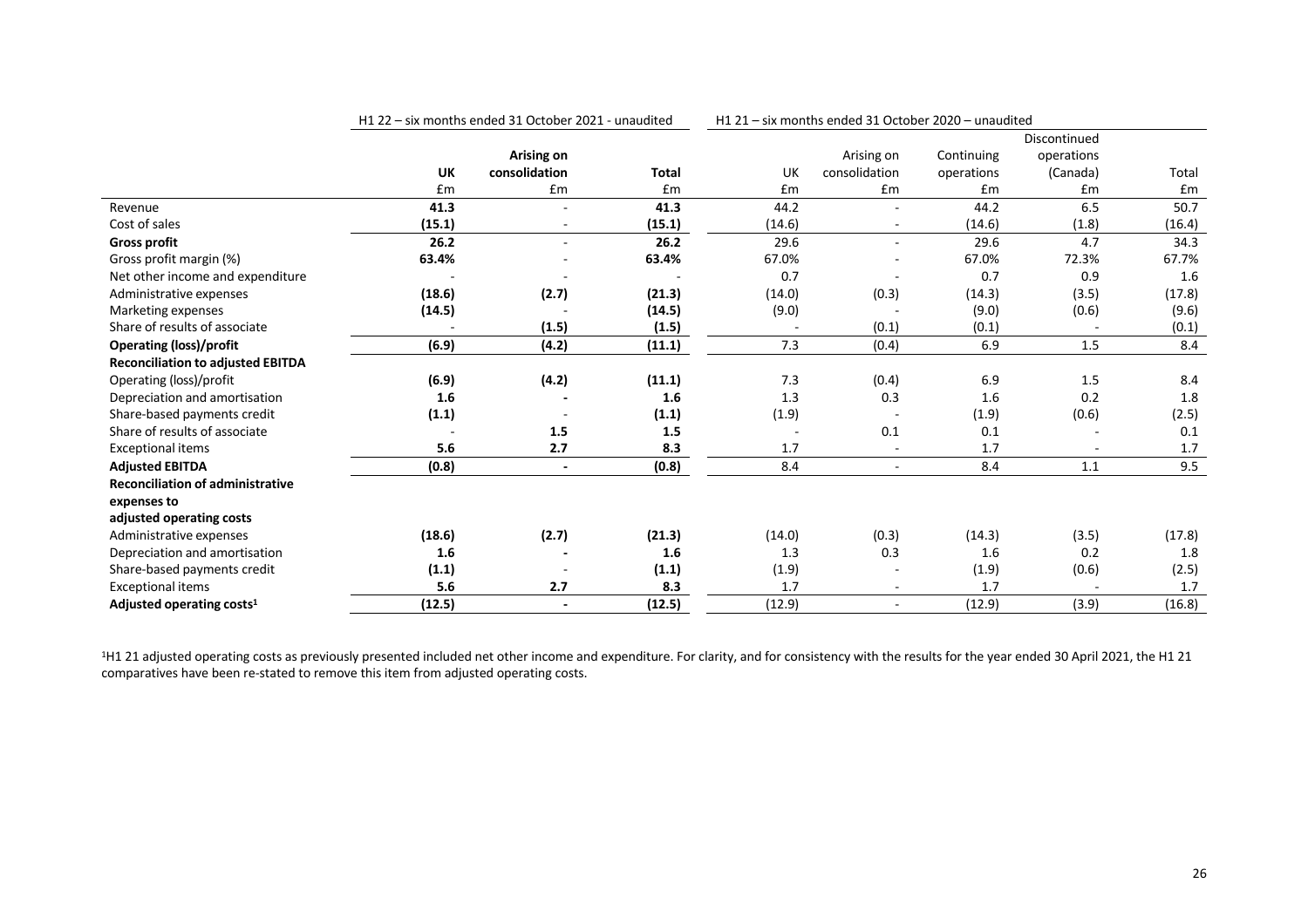#### **For year ended 30 April 2021 – audited**

|                                                                          |        |                                      |                                | Discontinued                 |             |
|--------------------------------------------------------------------------|--------|--------------------------------------|--------------------------------|------------------------------|-------------|
|                                                                          | £m     | Arising on<br>UK consolidation<br>£m | Continuing<br>operations<br>£m | operations<br>(Canada)<br>£m | Total<br>£m |
| Revenue                                                                  | 90.9   |                                      | 90.9                           | 6.5                          | 97.4        |
| Cost of sales                                                            | (33.2) |                                      | (33.2)                         | (1.8)                        | (35.0)      |
| <b>Gross profit</b>                                                      | 57.7   |                                      | 57.7                           | 4.7                          | 62.4        |
| Gross profit margin (%)                                                  | 63.5%  | $\overline{\phantom{a}}$             | 63.5%                          | 72.3%                        | 64.1%       |
| Net other income and expenditure                                         | (0.3)  |                                      | (0.3)                          | 1.4                          | 1.1         |
| Administrative expenses                                                  | (29.1) | (0.2)                                | (29.3)                         | (4.0)                        | (33.3)      |
| Marketing expenses                                                       | (18.9) |                                      | (18.9)                         | (0.6)                        | (19.5)      |
| Share of results of associate                                            |        | (1.0)                                | (1.0)                          |                              | (1.0)       |
| <b>Operating profit</b>                                                  | 9.4    | (1.2)                                | 8.2                            | 1.5                          | 9.7         |
| <b>Reconciliation to adjusted EBITDA</b>                                 |        |                                      |                                |                              |             |
| Operating profit                                                         | 9.4    | (1.2)                                | 8.2                            | 1.5                          | 9.7         |
| Depreciation and amortisation                                            | 2.8    | 0.2                                  | 3.0                            | 0.3                          | 3.3         |
| Share-based payments                                                     | (2.3)  |                                      | (2.3)                          | (0.6)                        | (2.9)       |
| Share of results of associate                                            |        | 1.0                                  | 1.0                            |                              | 1.0         |
| <b>Exceptional items</b>                                                 | 2.1    | $\overline{\phantom{a}}$             | 2.1                            |                              | 2.1         |
| <b>Adjusted EBITDA</b>                                                   | 12.0   |                                      | 12.0                           | 1.2                          | 13.2        |
| Reconciliation of administrative expenses to adjusted<br>operating costs |        |                                      |                                |                              |             |
| Administrative expenses                                                  | (29.1) | (0.2)                                | (29.3)                         | (4.0)                        | (33.3)      |
| Depreciation and amortisation                                            | 2.8    | 0.2                                  | 3.0                            | 0.3                          | 3.3         |
| Share-based payments                                                     | (2.3)  |                                      | (2.3)                          | (0.6)                        | (2.9)       |
| <b>Exceptional items</b>                                                 | 2.1    | $\overline{\phantom{a}}$             | 2.1                            |                              | 2.1         |
| <b>Adjusted operating costs</b>                                          | (26.5) |                                      | (26.5)                         | (4.3)                        | (30.8)      |

The operating profit of the discontinued Canada segment is reconciled to the net profit from discontinued activities as follows:

|                                                                | Six months ended<br>31 October 2021 | Six months ended<br>31 October 2020 | Year ended<br>30 April 2021 |
|----------------------------------------------------------------|-------------------------------------|-------------------------------------|-----------------------------|
|                                                                | £m                                  | £m                                  | £m                          |
| Operating profit relating to discontinued segment              | $\overline{\phantom{0}}$            | 1.5                                 | 1.5                         |
| Gain on disposal of Canadian business                          | -                                   | 2.3                                 | 2.3                         |
| Exchange differences recycled on disposal of Canadian business | $\overline{\phantom{0}}$            | (0.9)                               | (0.9)                       |
| Profit from discontinued operations                            | $\overline{\phantom{0}}$            | 2.9                                 | 2.9                         |

Following the disposal of the Canadian business in H1 21, all operations are now UK based; therefore, no segmental analysis of the statement of financial position has been provided.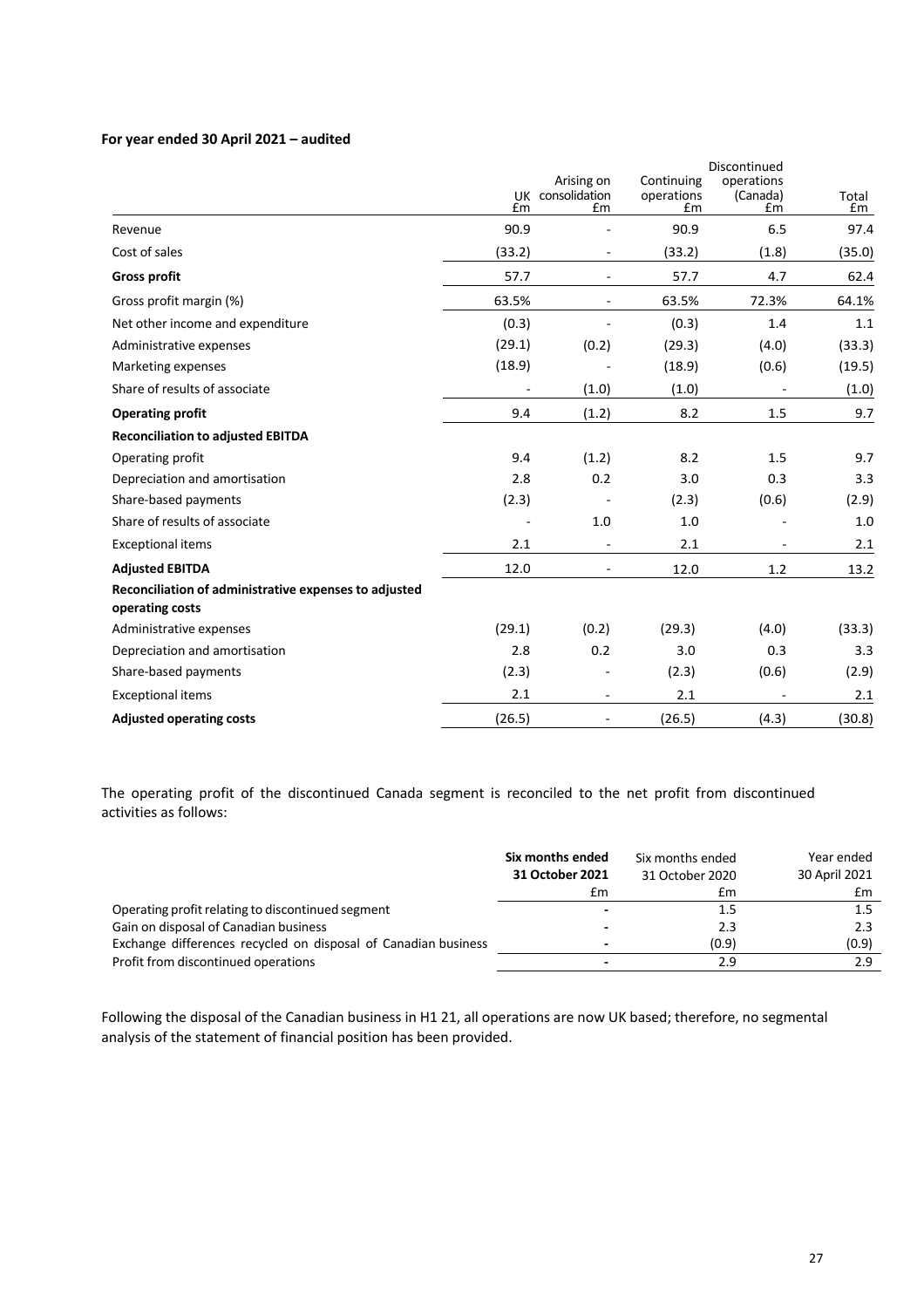Cash flows related to discontinued operations were as follows:

|                                                                                                 | Six months<br>ended 31<br>October 2021<br>unaudited<br>£m | Six months<br>ended 31<br>October 2020<br>unaudited<br>Em | Year ended<br>30 April 2021<br>unaudited<br>Em |
|-------------------------------------------------------------------------------------------------|-----------------------------------------------------------|-----------------------------------------------------------|------------------------------------------------|
| Operating cash (outflow)/inflow before changes in working capital                               |                                                           |                                                           |                                                |
| Continuing operations<br>Discontinued operations                                                | (3.9)                                                     | 3.1<br>1.0                                                | 5.2<br>1.3                                     |
|                                                                                                 | (3.9)                                                     | 4.1                                                       | 6.5                                            |
| Operating cash (outflow)/inflow after changes in working capital,<br>interest and taxation paid |                                                           |                                                           |                                                |
| Continuing operations                                                                           | (13.1)                                                    | 12.3                                                      | 12.0                                           |
| Discontinued operations                                                                         |                                                           | 1.3                                                       | 1.0                                            |
| Net cash (outflow)/inflow from operating activities                                             | (13.1)                                                    | 13.6                                                      | 13.0                                           |
| <b>Investing activities</b>                                                                     |                                                           |                                                           |                                                |
| Continuing operations                                                                           | (2.4)                                                     | (0.9)                                                     | (2.5)                                          |
| Discontinued operations                                                                         |                                                           | 32.4                                                      | 32.9                                           |
| Net cash (outflow)/inflow from investing activities                                             | (2.4)                                                     | 31.5                                                      | 30.4                                           |
| <b>Financing activities</b>                                                                     |                                                           |                                                           |                                                |
| Continuing operations                                                                           | (0.2)                                                     | (0.3)                                                     | (0.4)                                          |
| Discontinued operations                                                                         |                                                           |                                                           |                                                |
| Net cash outflow from financing activities                                                      | (0.2)                                                     | (0.3)                                                     | (0.4)                                          |

#### **7. Exceptional items**

|                          | Six months   | Six months   |                          |
|--------------------------|--------------|--------------|--------------------------|
|                          | ended 31     | ended 31     | Year ended               |
|                          | October 2021 | October 2020 | 30 April 2021            |
|                          | Em           | £m           | £m                       |
| Restructuring costs      | 2.0          | 0.8          | 1.2                      |
| Provision for claims     | 3.6          |              | $\overline{\phantom{a}}$ |
| Impairment               | 2.7          |              | ٠                        |
| LPE support              |              | 0.9          | 0.9                      |
| <b>Exceptional items</b> | 8.3          | 1.7          | 2.1                      |

In H1 22, exceptional items comprised costs of moving to an employed sales field force, an additional legal provision and impairment charges.

The main components of costs of moving to an employed sales field force were:

- i) Consultancy costs for support in the design of the employed model, including of the commission structure (£0.6m)
- ii) Retention payments to individuals becoming employed (£0.7m)
- iii) Costs of contractors and project-specific employees working within the project team (£0.2m)
- iv) Creation of Learning and Development materials and onboarding materials, and costs of training meetings and roadshows (£0.5m)

Further costs are expected in H2 22, being primarily further bonuses due to staff for continued employment.

A provision of £3.6m for potential future claims which could arise under the Housing Act has been made in H1 22 as described above.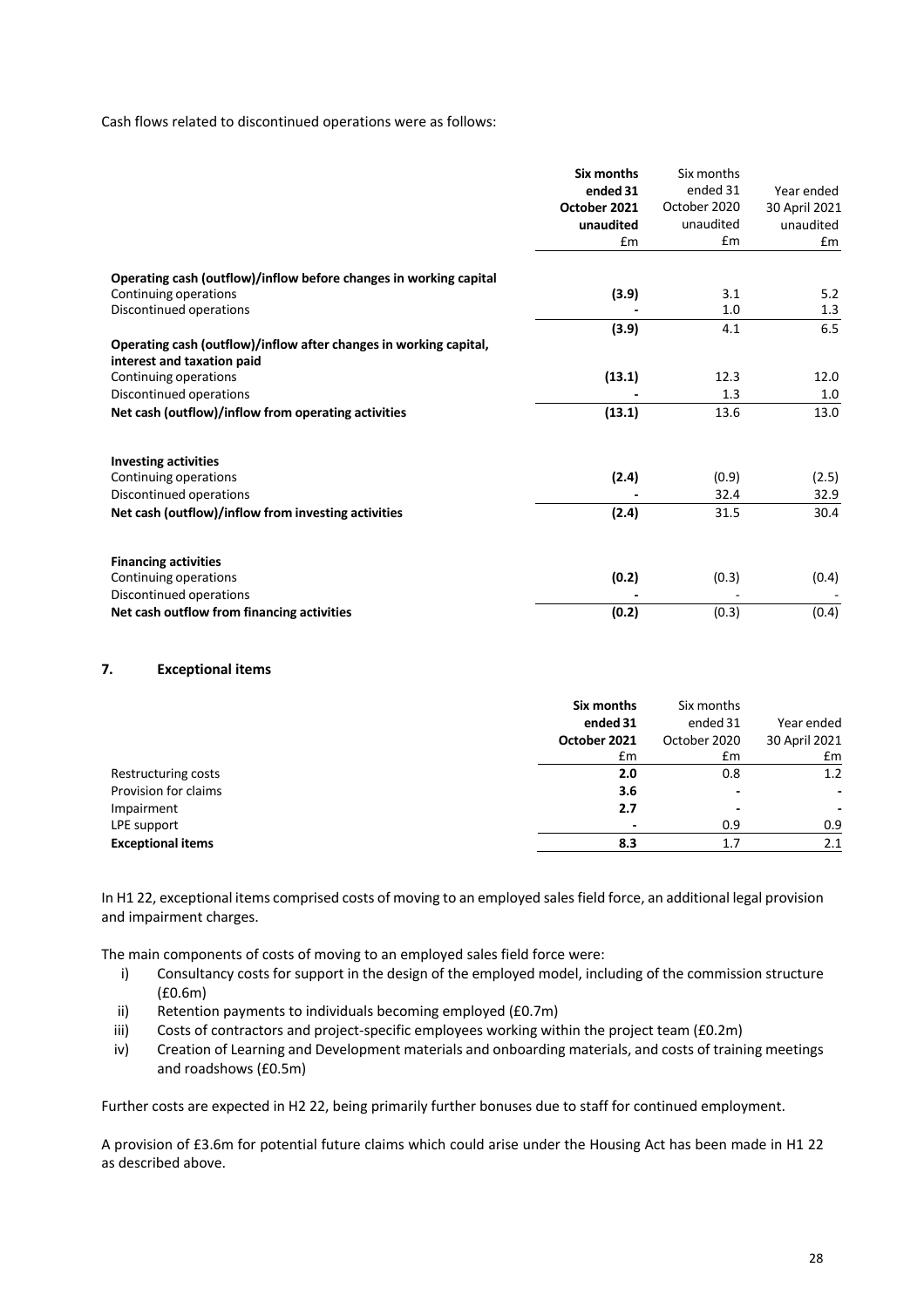The acquisition of BFL Property Management Limited ("BFL") in March 2017 gave rise to a goodwill amount in the consolidated balance sheet of £2.6m, together with other intangible assets with carrying value at 31 October 2021 of £0.1m prior to the impairment described below.

In light of the process issuesidentified in the lettings business, the carrying value of the goodwill and other intangible assets has been assessed for impairment at 31 October 2021.

A discounted cashflow forecast has been prepared including the potential significant cash outflow in respect of claims, and indicates that the carrying value of goodwill and other intangible assets was not recoverable. Therefore they have been impaired in full, resulting in an impairment charge of £2.7m.

In H1 21, exceptional items comprised:

- i. costs of a fundamental restructuring of head office functions of £0.8m
- ii. costs of supporting the network of independent LPEs in response to the Covid-19 pandemic of £0.9m

These items have been identified in the current period and prior year as exceptional because they are of such significance that it is necessary to show them separately in order to give a complete view of the performance of the Group in the period.

The aggregate amounts accrued but not yet paid in respect of exceptional charges totalled £3.7m at 31 October 2021 (H1 21: £0.1m). All amounts are expected to be paid in cash within 12 months.

All exceptional items are presented within administration expenses in the consolidated income statement.

#### **8. Earnings per share**

#### **Total including discontinued operations**

|                                                                  | Six months ended<br>31 October 2021 | Six months ended<br>31 October 2020 | Year ended<br>30 April 2021 |
|------------------------------------------------------------------|-------------------------------------|-------------------------------------|-----------------------------|
| (Loss)/profit from total operations £m                           | (20.2)                              | 6.8                                 | 6.8                         |
| Weighted average number of shares in issue ('000)                | 306,806                             | 306,806                             | 306,806                     |
| $(Loss)/earnings$ per share for total operations $(f)$ – basic   | (0.07)                              | 0.02                                | 0.02                        |
| Potentially dilutive shares unissued at reporting date ('000)    | 3.757                               | 12,607                              | 3.016                       |
| Total potentially dilutive shares at reporting date ('000)       | 310,563                             | 319,413                             | 309,822                     |
| $(Loss)/earnings$ per share for total operations $(E)$ – diluted | (0.07)                              | 0.02                                | 0.02                        |

Where applicable, diluted loss per share from total operations is equal to the basic loss per share as a result of the Group recording a loss for the period, which cannot be diluted.

#### **From continuing operations**

|                                                                      | Six months ended<br>31 October 2021 | Six months ended<br>31 October 2020 | Year ended<br>30 April 2021 |
|----------------------------------------------------------------------|-------------------------------------|-------------------------------------|-----------------------------|
| (Loss)/profit from continuing operations £m                          | (20.2)                              | 3.9                                 | 3.9                         |
| Weighted average number of shares in issue ('000)                    | 306,806                             | 306.806                             | 306,806                     |
| (Loss)/earnings per share for continuing operations (£)<br>– basic   | (0.07)                              | 0.01                                | 0.01                        |
| Potentially dilutive shares unissued at reporting date ('000)        | 3,757                               | 12,607                              | 3,016                       |
| Total potentially dilutive shares at reporting date ('000)           | 310,563                             | 319,413                             | 309,822                     |
| (Loss)/earnings per share for continuing operations (£)<br>– diluted | (0.07)                              | 0.01                                | 0.01                        |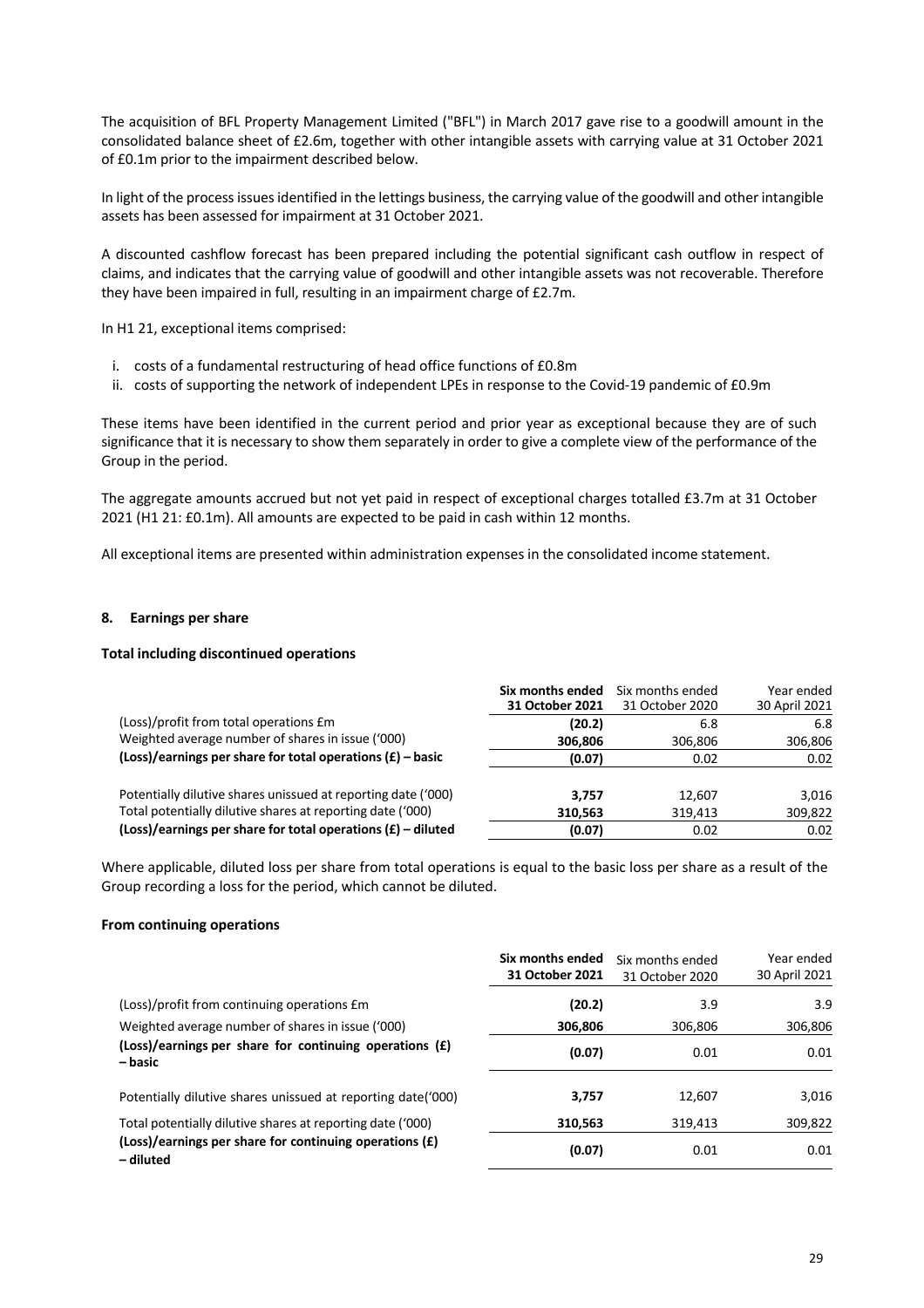Where applicable, diluted loss per share from continuing operations is presented as equal to the basic loss per share as a loss cannot be diluted.

The number of shares in issue at 30 October 2021, 30 April 2021 and 31 October 2020, was 306,806,039.

#### **9. Goodwill**

|                                            | £m                       |
|--------------------------------------------|--------------------------|
| Cost and carrying amount                   |                          |
| At 1 May 2021                              | 2.6                      |
| Impairment charge recognised in the period | (2.6)                    |
| At 31 October 2021                         | $\overline{\phantom{0}}$ |

The acquisition of BFL Property Management Limited in March 2017 gave rise to a goodwill amount in the consolidated balance sheet of £2.6m, together with other intangible assets in respect of customer relationships.

In light of the provision for potential future claims in respect of deposit registration issues within the lettings business which has been made in these condensed financial statements, the carrying value of goodwill has been assessed for impairment at 31 October 2021.

A discounted cashflow forecast has been prepared including the potential significant cash outflow in respect of claims. This forecast indicated that the carrying value of goodwill and other intangible assets was not recoverable. Therefore, they have been impaired in full, resulting in an impairment charge of £2.7m.

#### **10. Refund liabilities**

|         | 31 October 2021 | 31 October 2020 | 30 April 2021            |
|---------|-----------------|-----------------|--------------------------|
|         | £m              | £m              | £m                       |
| Current | 0.5             | $\blacksquare$  | $\overline{\phantom{0}}$ |
|         | 0.5             | $\blacksquare$  | $\overline{\phantom{0}}$ |
|         |                 |                 |                          |

|                             | £m                       |
|-----------------------------|--------------------------|
| At 1 May 2021               | $\overline{\phantom{0}}$ |
| Charged to income statement | 0.5                      |
| At 31 October 2021          | 0.5                      |

The Money Back Guarantee refund provision represents management's best estimate of the Group's liability to refund customers under the guarantee granted on a trial basis to certain customers in May and June 2021 and on all instructions from 19 July 2021, subject to several eligibility criteria. A liability is recognised for the amount expected to be refunded, based on historical data and latest market information, using the expected value method.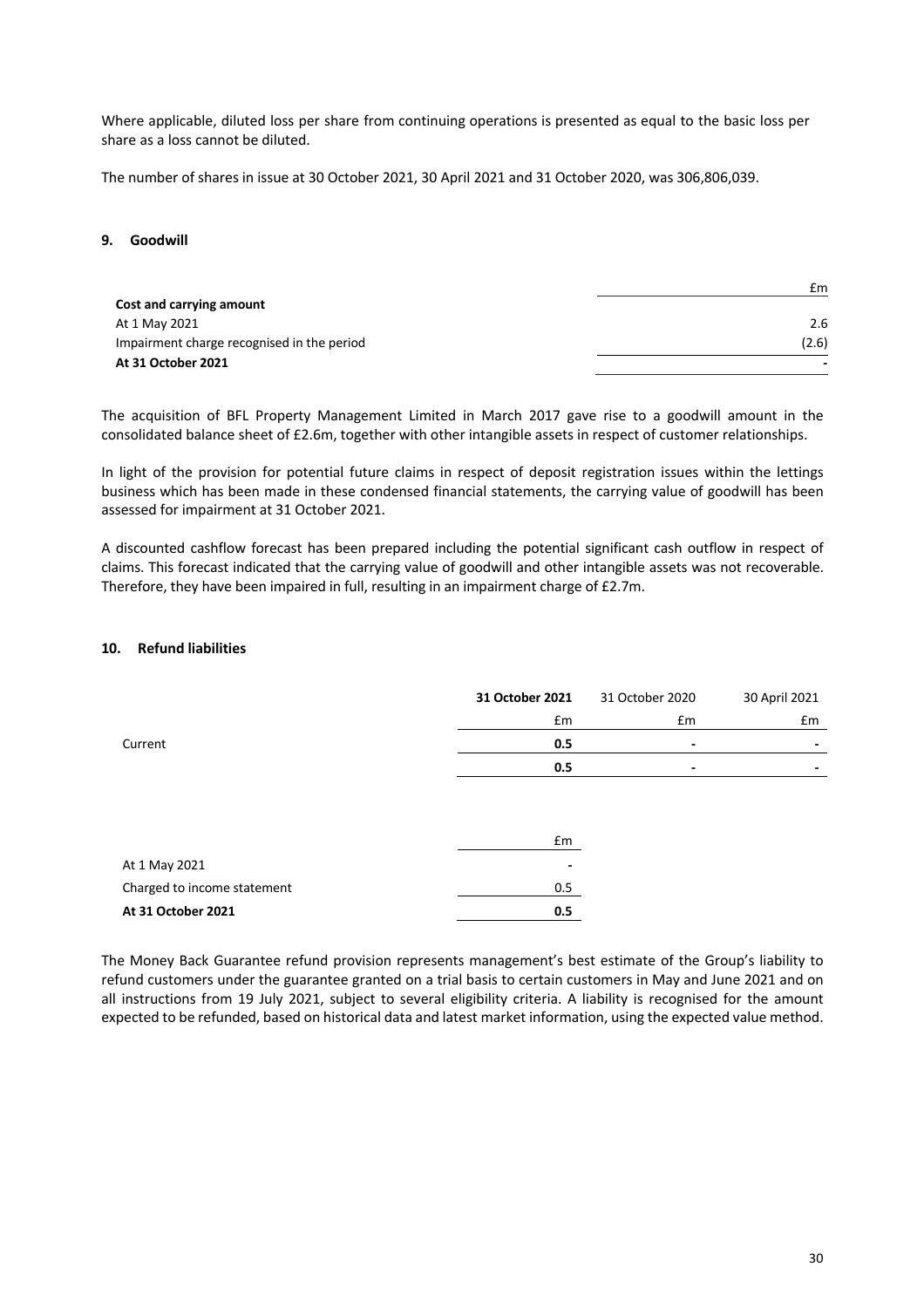### **11. Provisions**

|             | 31 October 2021 | 31 October 2020          | 30 April 2021            |
|-------------|-----------------|--------------------------|--------------------------|
|             | £m              | £m                       | £m                       |
| Current     | 4.5             | 0.7                      | 1.2                      |
| Non-current | 0.1             | $\overline{\phantom{0}}$ | $\overline{\phantom{a}}$ |
|             | 4.6             | 0.7                      | 1.2                      |

|                             | Legal claims | <b>Dilapidations</b>     | Total |
|-----------------------------|--------------|--------------------------|-------|
|                             | £m           | £m                       | £m    |
| At 1 May $2021 -$ current   | 1.2          | -                        | 1.2   |
| Charged to income statement | 3.8          | 0.1                      | 3.9   |
| Utilised                    | (0.5)        | $\overline{\phantom{a}}$ | (0.5) |
| At 31 October 2021          | 4.5          | 0.1                      | 4.6   |
| Of which current            | 4.5          | $\overline{\phantom{a}}$ | 4.5   |
| Of which non-current        |              | 0.1                      | 0.1   |

The charge in respect of legal claims relates mainly to the provision for lettings as discussed in Note 3.5 above, which also includes the sensitivities.

### **12. Related party transactions**

On 19 July 2021, 735,437 awards were granted to Vic Darvey, CEO and 307,500 awards were granted to Andy Botha, then CFO, under the Purplebricks Performance Share Plan. The awards have an exercise price of one penny per share and become exercisable subject to continued employment and performance based on the Company's relative total shareholder return and EBITDA over a three-year performance period. On 29 October 2021, Andy Botha left the company. All options granted to Andy previously, including those granted on 19 July 2021, lapsed upon his leaving.

During the year, the Group entered into a contract for payroll services with Iris Software Group, of which the Group's non-executive director Elona Mortimer-Zhika is Chief Executive Officer. Costs of £32,000 have been incurred in the period, and amounts paid to Iris totalled £26,000. The agreement with Iris was made following a selection process including unconnected alternatives. Amounts charged are on an arm's length basis.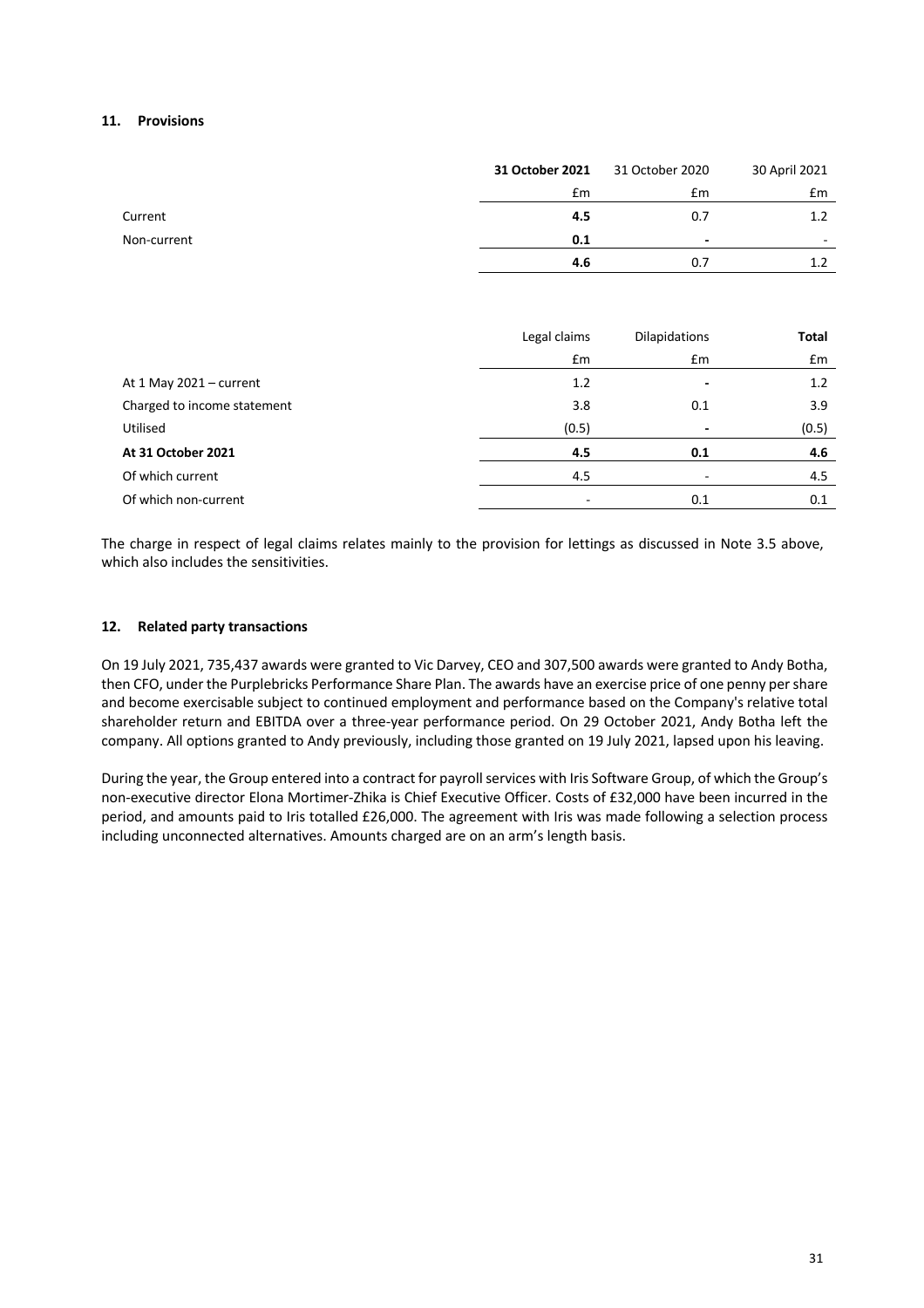#### **Independent Review Report to Purplebricks Group plc**

We have been engaged by the company to review the condensed set of financial statements in the half-yearly financial report for the six months ended 31 October 2021 which comprises the condensed consolidated statement of comprehensive income, the condensed consolidated statement of financial position, the condensed consolidated statement of changes in equity, the condensed consolidated statement of cash flows and related notes 1 to 12. We have read the other information contained in the half-yearly financial report and considered whether it contains any apparent misstatements or material inconsistencies with the information in the condensed set of financial statements.

#### **Directors' responsibilities**

The half-yearly financial report is the responsibility of, and has been approved by, the directors. The directors are responsible for preparing the half-yearly financial report in accordance with the AIM Rules of the London Stock Exchange.

As disclosed in note 2 the annual financial statements of the group will be prepared in accordance with United Kingdom adopted international accounting standards. The condensed set of financial statements included in this half-yearly financial report has been prepared in accordance with United Kingdom adopted International Accounting Standard 34, "Interim Financial Reporting".

### **Our responsibility**

Our responsibility is to express to the Company a conclusion on the condensed set of financial statements in the half-yearly financial report based on our review.

#### **Scope of review**

We conducted our review in accordance with International Standard on Review Engagements (UK and Ireland) 2410 "Review of Interim Financial Information Performed by the Independent Auditor of the Entity" issued by the Financial Reporting Council for use in the United Kingdom. A review of interim financial information consists of making inquiries, primarily of persons responsible for financial and accounting matters, and applying analytical and other review procedures. A review is substantially less in scope than an audit conducted in accordance with International Standards on Auditing (UK) and consequently does not enable us to obtain assurance that we would become aware of all significant matters that might be identified in an audit. Accordingly, we do not express an audit opinion.

#### **Emphasis of matter – Provision for legal claims in relation to registration of tenancy deposits**

We draw attention to note 3.5 and note 11 in the interim financial statements, concerning the uncertainty in relation to the estimation of the value of the provision recognised for future claims under the Housing Act 2004 in relation to deposit registrations. The provision is especially sensitive to case claim rates and the range of potential rates result in a material range of potential outcomes that are explained in note 3.5. Our review conclusion is not modified in respect of this matter.

### **Conclusion**

Based on our review, nothing has come to our attention that causes us to believe that the condensed set of financial statements in the half-yearly financial report for the six months ended 31 October 2021 is not prepared, in all material respects, in accordance with United Kingdom adopted International Accounting Standard 34 and the AIM Rules of the London Stock Exchange.

### **Use of our report**

This report is made solely to the company in accordance with International Standard on Review Engagements (UK and Ireland) 2410 "Review of Interim Financial Information Performed by the Independent Auditor of the Entity" issued by the Financial Reporting Council. Our work has been undertaken so that we might state to the company